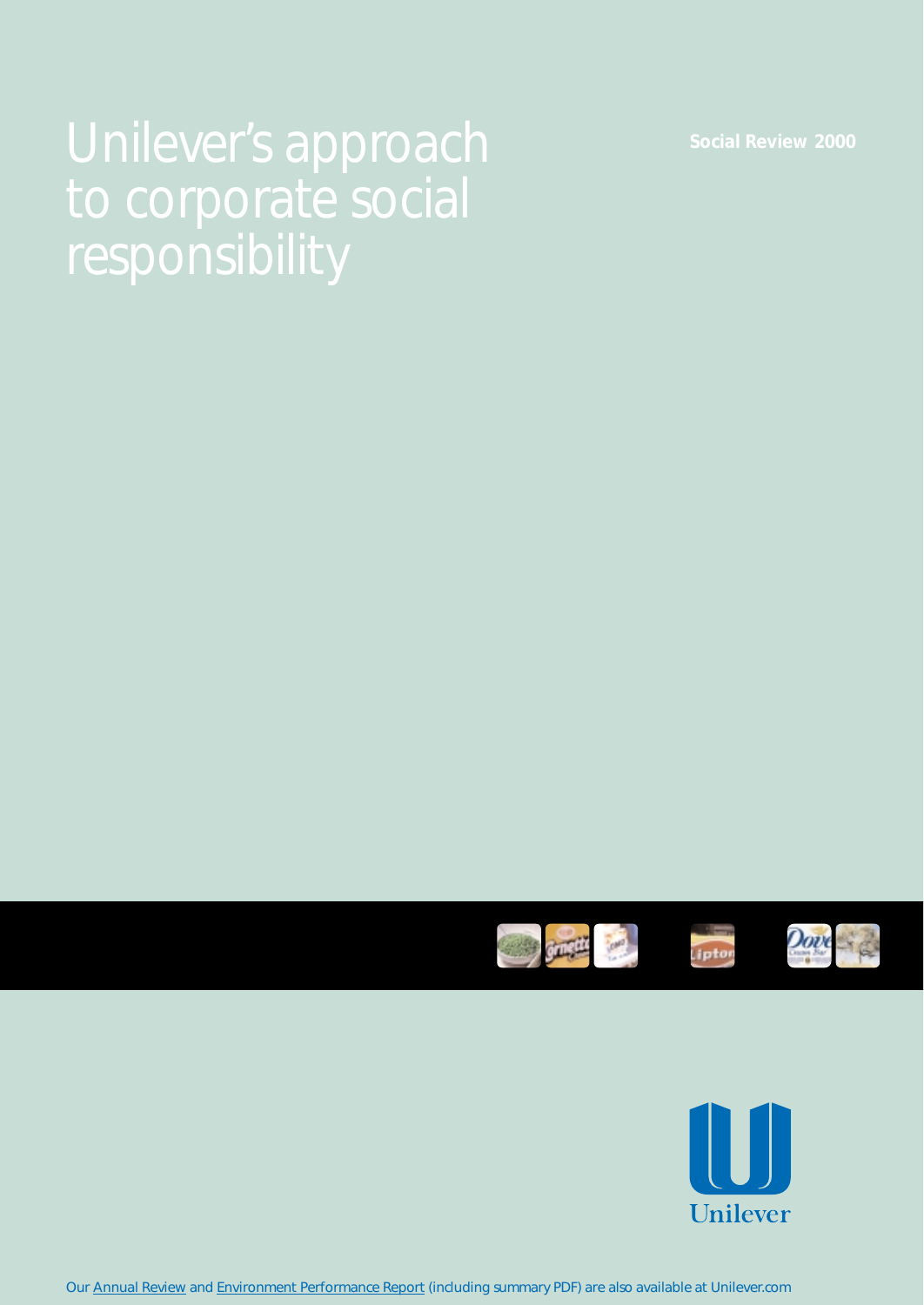### Chairmen's introduction

Unilever's *Corporate Purpose* leaves no room for ambiguity about our commitment to corporate social responsibility: *'We believe that to succeed requires the highest standards of corporate behaviour towards our employees, consumers and the societies and world in which we live.'*  That is also our personal belief too.

Corporate social responsibility (CSR) in Unilever encompasses a broad range of interactions with society. It means responsibly managing a multiplicity of relationships every day with employees, consumers, shareholders, suppliers, governments, local communities and many others in wider society. Our commitment to high standards of corporate behaviour is an integral part of our operating tradition. It is spelled out in our *Code of Business Principles* and is implicit in many of our business practices.

We recognise the need to be more explicit about what that commitment actually means in practice, articulating our policies and demonstrating performance. Unilever is a decentralised company, operating in highly competitive markets around the world. Local responsibility is fundamental to our operating tradition and a cornerstone of our success. Bringing together clear social performance information from widely different societies poses many challenges in presenting a Unilever-wide account of our activities.

That is why during 1999 and 2000, nine Unilever companies in different parts of the world, accounting for more than a quarter of the whole business, tested a framework to evaluate and manage their performance in CSR.

We also recognise that society's expectations are changing – that we are increasingly being called upon to play a more active social role, to be open about our social impact and to work towards a sustainable future. The result is this first international *Social Review* of Unilever's approach to CSR.

The purpose of the *Review* is threefold. It introduces Unilever and explains what CSR means for us *(Setting the scene)*. It maps current policies and practices of economic and social impact in our operations and illustrates these with examples drawn from local company activities *(A first review)*. Crucially, it provides us with a baseline from which to set milestones for future activities *(Going forward)*.

This *Social Review* is a companion document to our *[Environmental Performance 2000](http://www.unilever.com/en/en_opr.html)* report and builds on the considerable progress made over the last five years in managing our global environmental impact. *Environmental Performance 2000* also provides information on our commitment to sustainable development, in particular, the work we do on sustainable agriculture, water stewardship and renewable marine stocks.

The milestones we have set for progress reflect the early stage we are at in reporting on our social performance. We are still learning the lessons from our project work and finding ways to develop a consistent approach that respects our multi-local operating structure. We don't claim to have all the answers, but we do aim to be as professional in our management of our social responsibilities as we are in any other area of our business. We are open to dialogue, and willing to share our experience, to listen and to learn from the many different groups who have an interest in our business.

Thank you for taking an interest in this *Review*. Please tell us what you think – we welcome your views.



Antony Burgmans **Niall FitzGerald** 

Chairmen of Unilever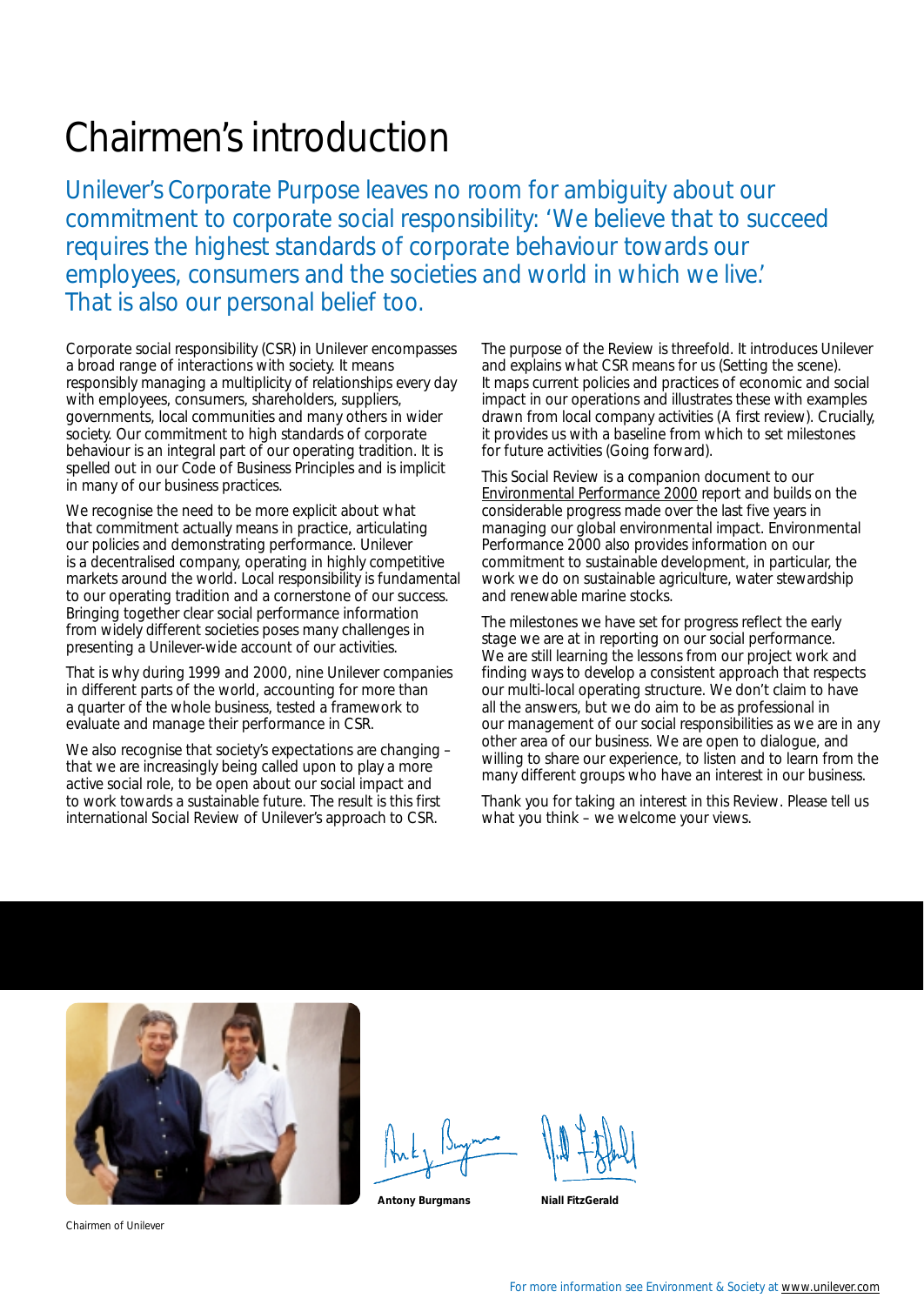### Overview

This *Review* seeks to present Unilever's approach to corporate social responsibility, highlights key elements of our performance to date and starts to map the way forward.

Unilever is a multi-local multinational company. Our products are on sale in over 150 countries. So this *Review* can only offer an initial insight, explain our overall approach and provide illustrations of our policies, performance and local action.

Key points of our performance include:

- we meet consumers' basic needs for food and home and personal care: over 150 million consumers choose our products every day; in many countries, virtually every household uses one or more Unilever products;
- in 1999 Unilever's 255,000 employees received the largest share of the 'cash value added' created by our operations;
- accidents in the workplace have been cut by two thirds over the period 1996 to 1999; we oppose under-age working and fully comply with International Labour Organisation Conventions on Minimum Working Age;
- we encourage diversity in our employment practices: our top 300 managers are drawn from 33 countries; a growing proportion (21%) are women – up almost 100% since 1992. We recognise the need to promote more women to the most senior levels of the company;
- we are committed to the goal of sustainable development, fund research into sustainable agriculture, water stewardship and renewable marine stocks, and have been cited by the Dow Jones Sustainability Group Indexes as an 'industry group leader';

• worldwide we invest around 1% of pre-tax profits in community programmes through our voluntary contributions; we are founder signatories to the United Nations Global Compact which commits us to nine key principles in human rights, labour and environmental practice.

The detailed performance data in this *Review* refer mainly to 1999 and wherever possible relate to overall Unilever performance. The case studies are drawn primarily, but not exclusively, from a CSR pilot project conducted in nine countries during 1999 and 2000. This project tested a new framework based on a self-assessment methodology, which enabled companies to audit and report their CSR performance. In planning and executing this project, we have been assisted by [The Corporate Citizenship](http://www.corporate-citizenship.co.uk/)  [Company,](http://www.corporate-citizenship.co.uk/) a specialist consultancy in corporate social responsibility. It has also supported the preparation of this *Review*.

We have sought to make clear the values and standards which underlie our approach, to indicate where possible our global performance, and to illustrate our activity with examples from various countries around the world.

Wherever possible, we provide links to Unilever's website – www.unilever.com – (and to external sites as appropriate) where further detailed information is available on the issues being discussed.

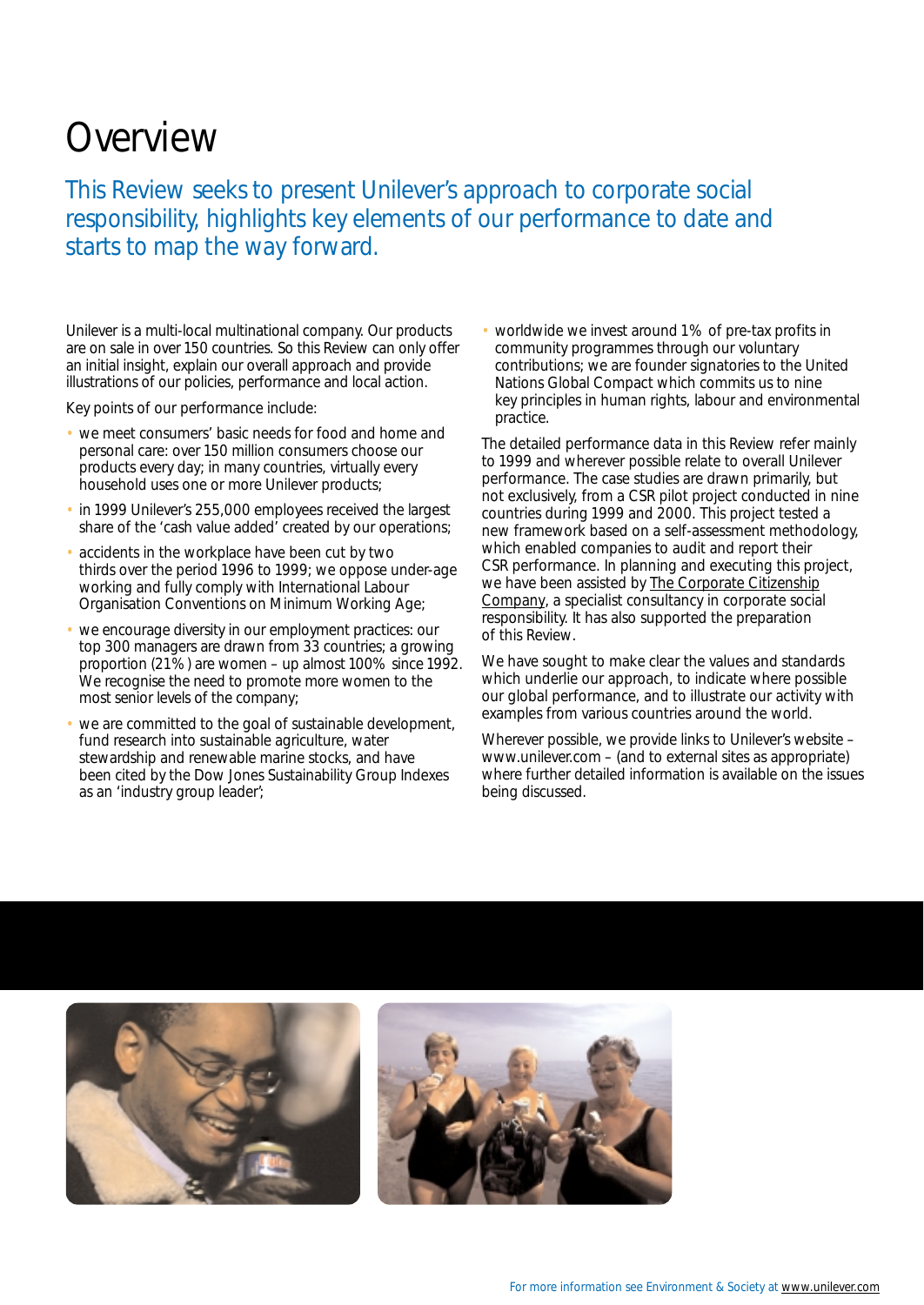### **Contents**

### **Chairmen's introduction Overview**

### *Setting the scene*

- 1 **Introducing Unilever**  About the company, our history and the nature of the business today
- 2 **Key facts about Unilever**  Business data by region and product area, showing the size, global scope and diversity of the business
- 3 **Our** *Corporate Purpose* **and**  *Business Principles*

The framework of values and standards on which Unilever's approach to corporate social responsibility is based

4 **Unilever's approach to corporate social responsibility** 

Definition of what corporate social responsibility means for Unilever and explanation of our pilot project to review management processes for CSR

### *A first review*

5 **Creating wealth …**  Profits and a competitive total shareholder return underpin continued growth and benefit all those with an interest in the business

6 **… adding value, sharing wealth**  How the cash value added by our operations is distributed among stakeholders

### 7 **Setting high standards in corporate behaviour**

A 'positive assurance' process underpins our *Code of Business Principles* 

- 8 **A safe and secure workplace**  Global standards in safety, health and the environment have helped to achieve year-on-year improvements
- 9 **Investing in people**  Competitive rewards, good training and support for employees are essential for future business success
- 10 **Respect and dignity in the workplace**

Transparency and respectful behaviour are fundamental elements of Unilever's approach to corporate social responsibility

- 11 **Valuing diversity**  With more than 100 nationalities among our employees, diversity is a cornerstone of our company
- 12 **Meeting everyday needs …**  Every day around the world millions of consumers choose Unilever products to meet their needs
- 13 **… for consumers everywhere**  We offer affordable products and serve broad markets
- 14 **Committed to quality and safety**  From manufacture, through product use to eventual disposal, human and environmental safety is paramount
- 15 **Responsible promotion**  High standards and social sensitivity characterise our approach to product promotion
- 16 **Working towards a sustainable future …**

Unilever's commitment to sustainability is focused on major initiatives in agriculture, fish and water

- 17 **… and engaging with environmental concerns**  We listen to consumers and work with industry, governments and others to address their concerns
- 18 **Investing in communities**  Part of being a trusted corporate citizen is making a voluntary contribution to local communities through charities and not-for-profit partnerships

### *Going forward*

19 **The way ahead**  Our plans to enhance the management and reporting of corporate social responsibility

**Tell us what you think**  How to get in touch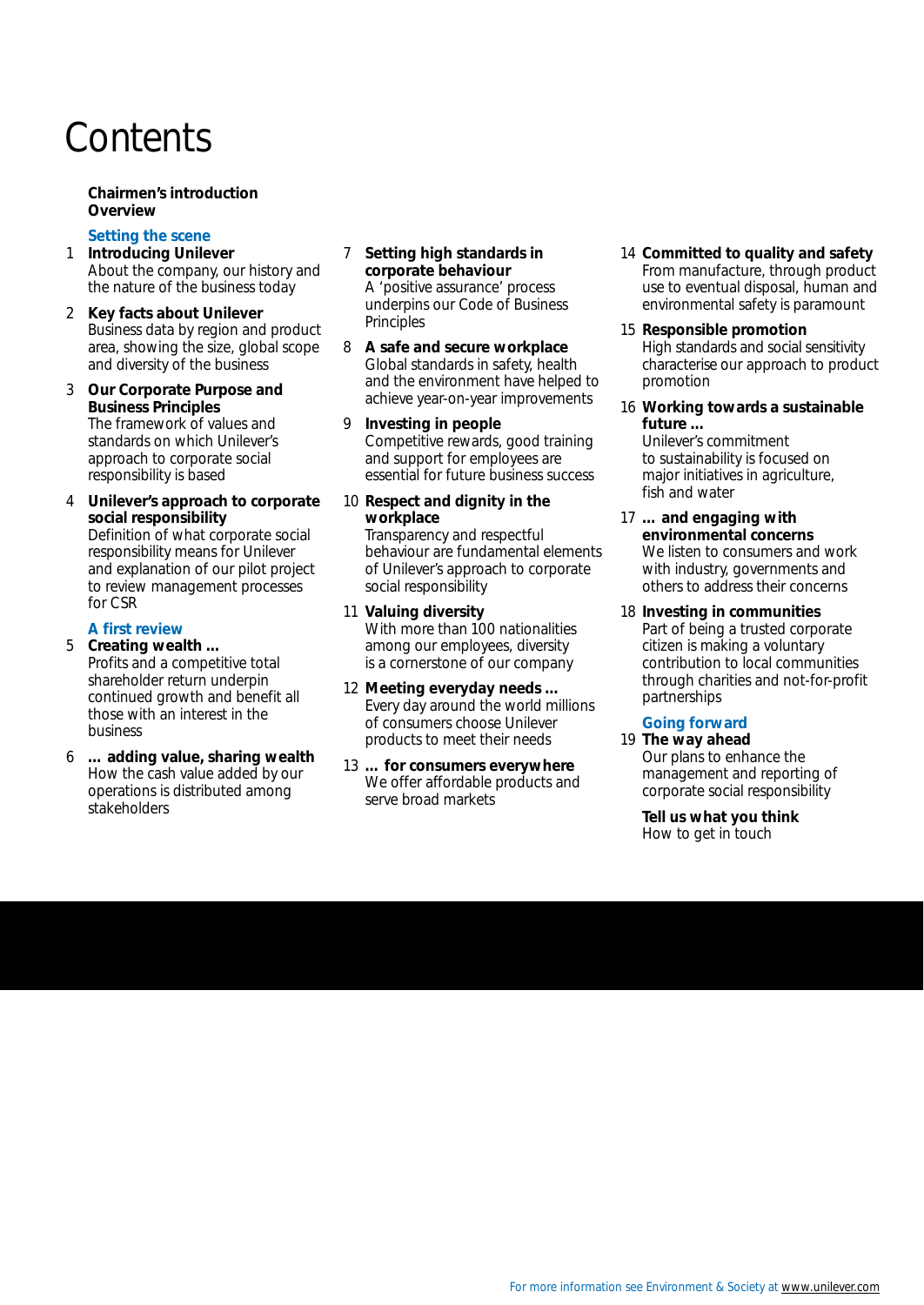### Introducing Unilever

Unilever is a successful international company with a strong historical commitment to corporate social responsibility – a commitment we seek to honour every day through our diverse operations around the world.

Unilever is one of the largest consumer goods businesses in the world. Based on our 1999 sales of over  $\epsilon$ 40 billion (\$43 billion), *Fortune Magazine* ranked us 54th by sales in its Global 500 listing. In 1999 we employed an average of 255,000 people. Today our food and home and personal care brands are on sale in over 150 countries. By the very nature of our business in cleaning, grooming and feeding people, our success depends on our companies being close to consumers and deeply rooted in the societies in which we operate.

At the global level, *Lipton* tea and *Dove* soap are among the world leaders. Other well-known brands with wide appeal are *Knorr*, *Becel*, *Magnum*, *Lux*, *Omo* and *Cif*. Worldwide Unilever has an extensive range of outstanding brands for consumers to choose from. As we go forward, we will increasingly focus on 400 leading brands that have distinctive consumer appeal.

[Unilever's roots](http://www.unilever.com/co/oh.html) go back more than a century. Margarine was first produced commercially in the Netherlands in the 1870s and by 1927 two early manufacturers, Jurgens and Van den Bergh, decided to merge their operations to form Margarine Unie. Meanwhile, in the UK, William Hesketh Lever founded his company, Lever Brothers, in 1885 and soon established soap factories around the world. In 1917, he began to diversify into foods, acquiring fish, ice cream and canned food businesses. The Unilever Group came together in 1930 through the merger of Margarine Unie and Lever Brothers. Since then Unilever has operated as one. Although there are still two parent companies, Unilever N.V. and Unilever PLC, they are linked by a series of agreements, follow common policies and have the same directors.

The founders of both the Dutch and British companies had strong values and a clear commitment to corporate social responsibility. W H Lever built a pioneering 'garden village' for his workers at Port Sunlight in the UK. He introduced a shorter working week and offered innovative welfare schemes, such as pensions, sickness insurance and paid holidays. The entrepreneurial spirit of the founders and their concerned approach to employees and their communities remain at the heart of Unilever today.

Over the years, Unilever has always operated in competitive world markets and this has necessitated continual change and adaptation. In August 2000 we announced our intention to re-organise the Group on the basis of two global divisions, one focusing on foods and the other on home and personal care products, effective from January 2001.

Within these new global divisions are the many individual operating companies which remain the fundamental building blocks of today's Unilever. They serve distinctive local markets with a wide range of consumer products and do business within a framework of considerable devolved responsibility. Their freedom to operate is set within the common values of our *Corporate Purpose* and the high standards of our *Code of Business Principles* which provide a strong commitment to ethical behaviour and social responsibility.

This *Review* aims to give an account of how our individual companies and the Group as a whole live out that commitment every day around the world.

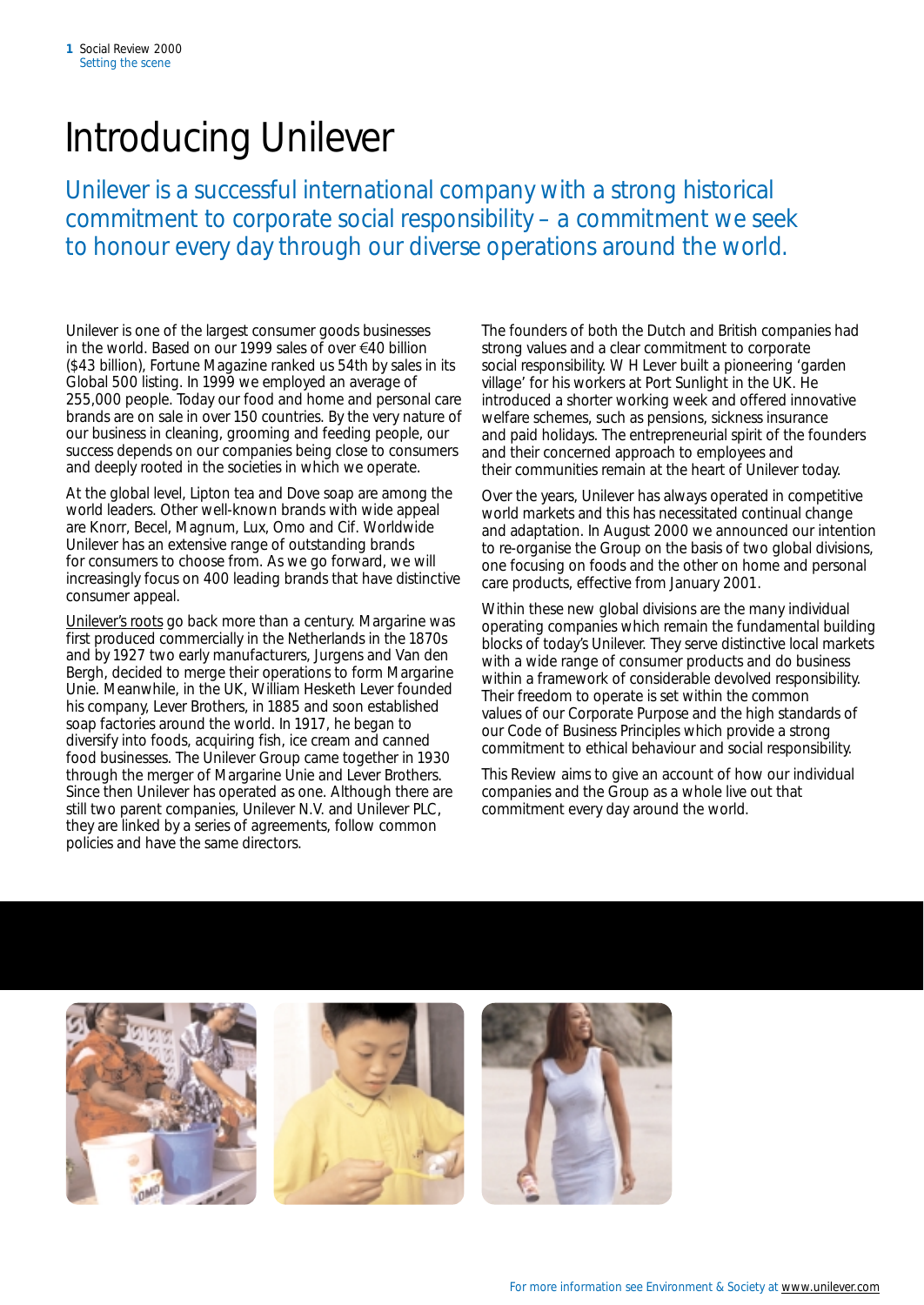## Key facts about Unilever

Unilever is a truly multi-local multinational, deeply rooted in local cultures and with consumers, employees and assets spread around the world.



Unilever does business in intensively competitive markets for fast moving consumer goods with competitors that are local, regional and global. Employees, business assets and consumers are spread all across the world.

Charts 1-7 provide basic factual information about Unilever in 1999: our size, product profile, global scope and diversity of our employees as the context in which to understand our CSR (corporate social responsibility).

Figures are calculated at average exchange rates current for the year.

#### **Turnover**

In 1999 our turnover was  $\epsilon$ 40,977 (\$43,650) million, level with the previous year (Charts 1 & 5).

#### **Profits**

In 1999 our operating profit before exceptional items (bei) was  $\epsilon$ 4,572 (\$4,871) million, an increase of 5% on the previous year (Charts 2 & 6). Profit on ordinary activities before tax was  $\text{\ensuremath{\in}} 4,341$  (\$4,624) million while net profit after tax was €2,771 (\$2,952) million.

#### **Assets and capital expenditure**

In 1999 the value of our net operating assets was €9,266 (\$9,308) million, while capital expenditure totalled  $\epsilon$ 1,305 (\$1,390) million (Charts 3 & 4).

#### **Employees**

During 1999 Unilever had on average 255,000 employees. The steady decline in employment over the last five years is largely due to business restructuring, including the sale of our speciality chemicals business in 1997, and the impact of technical innovation (Chart 7).

| 1999 by product area                  |                          |                   |
|---------------------------------------|--------------------------|-------------------|
| Chart 5                               | Chart 6                  | Chart 7           |
| Turnover %<br>$\overline{\mathbf{2}}$ | Operating profit %*<br>2 | <b>Employ</b>     |
| 26                                    | 35                       | Average<br>employ |
|                                       |                          | Europe            |
| 50                                    |                          | 44<br>North Ar    |
| 22                                    |                          | Africa &          |
|                                       | 19                       | Asia & Pa         |
| Foods                                 |                          | Latin Am          |
| Home care and professional cleaning   |                          |                   |
| Personal care                         |                          | <b>Totals</b>     |
| Trading operations                    |                          |                   |

**1999 by product area** 

**Employees by geographical region 1995-1999 (000s)** 

| 26 <sub>1</sub>                  | 35 | Average number of<br>employees in: | 1995 | 1996 | 1997 | 1998 | 1999 |
|----------------------------------|----|------------------------------------|------|------|------|------|------|
|                                  |    | Europe                             | 103  | 102  | 93   | 83   | 79   |
| 50                               | 44 | North America                      | 29   | 29   | 27   | 23   | 22   |
| 22                               |    | Africa & Middle East               | 70   | 68   | 61   | 58   | 52   |
|                                  | 19 | Asia & Pacific                     | 77   | 77   | 76   | 73   | 72   |
|                                  |    | Latin America                      | 29   | 30   | 30   | 30   | 30   |
| e care and professional cleaning |    | <b>Totals</b>                      | 308  | 306  | 287  | 267  | 255  |
| onal care                        |    |                                    |      |      |      |      |      |

\*bei = before exceptional items For more information see Environment & Society at [www.unilever.com](http://www.unilever.com)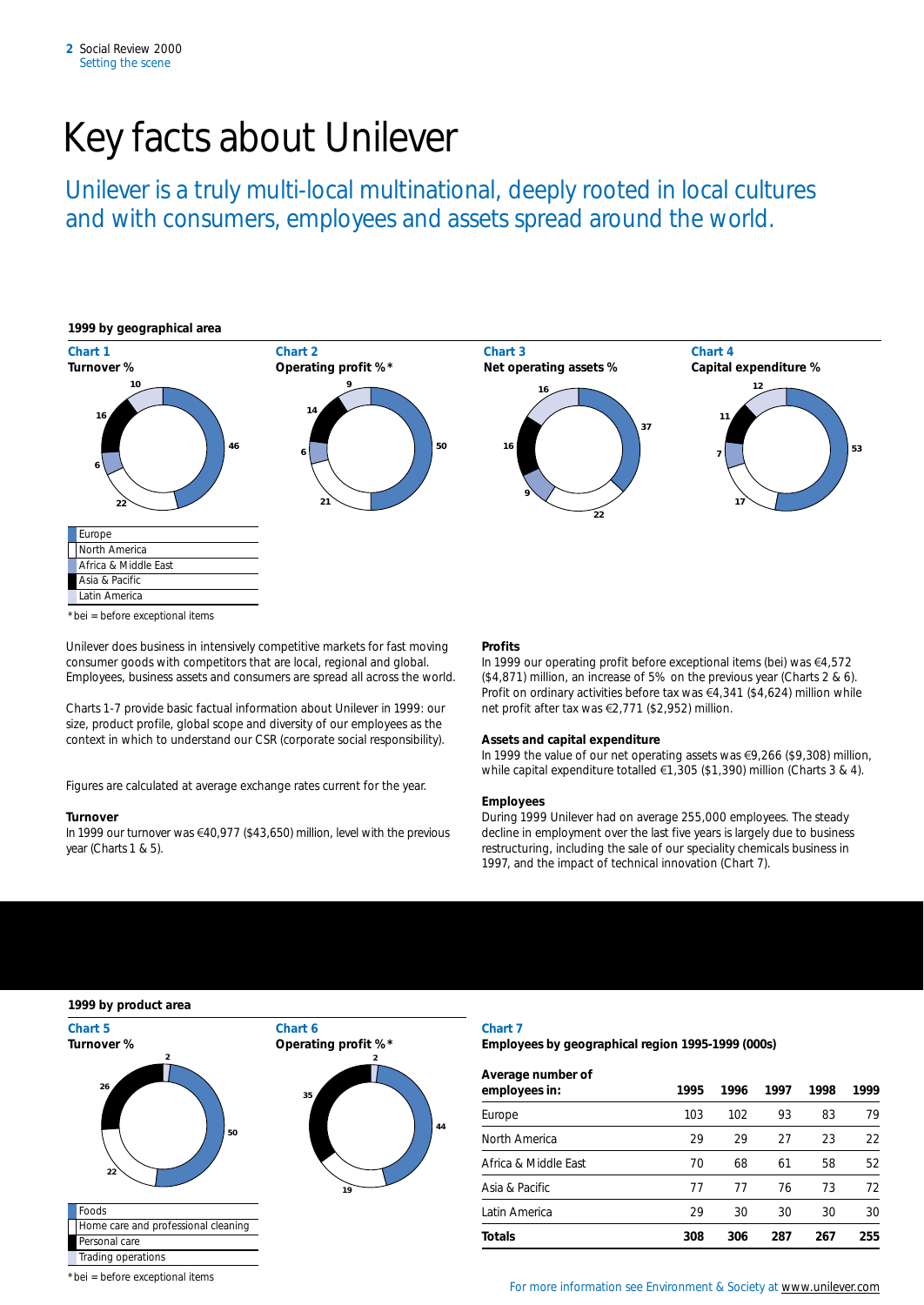### Our *Corporate Purpose* and *Business Principles*

A commitment to the highest standards of business behaviour is at the heart of Unilever's *Corporate Purpose* and is made explicit in our *Code of Business Principles*.

Unilever operates a decentralised structure around the world. So it is vital that everyone who works within the organisation has a shared purpose that binds the company together and motivates all Unilever employees towards our common aims.

That is why we drew up a statement of *Corporate Purpose* – first articulated in 1996. The clear expression of our *Corporate Purpose* was not to invent something new, but rather to reveal the essence of the company. The statement of *Corporate Purpose* describes what Unilever aspires to be, as well as expressing its values and beliefs. It is a starting point that gives a reference by which we can evaluate our performance, and the direction for continually improving it.

Our *Code of Business Principles* sets the framework for our worldwide operational standards, covering issues such as employee health and safety, product quality, relations with governments, ethical behaviour and environmental impact. It is a core Unilever statement and we consider it essential that all employees understand and comply with its standards. The *Code* is currently being reviewed and will be revised to take into account, among other things, the OECD's recently updated *[Guidelines for Multinational Enterprises](http://www.oecd.org//daf/investment/guidelines/mnetext.htm)*, published in June 2000.

Taken together, these documents provide a baseline from which we can start to give definition to our corporate social responsibility. Our approach is that first and foremost we should aim to demonstrate that we live out the undertakings of the *Corporate Purpose* and *Code of Business Principles*. We believe that these commitments are not just an expression of our values, but that in living them out they contribute to our success.

Over the years Unilever has made a number of acquisitions. Many of these have enriched our values, contributing to the evolution of our operating practice and corporate behaviour. During 2000, Unilever acquisitions included Bestfoods, Slim.Fast and Ben & Jerry's Homemade ice cream and we will take the opportunity to learn from their accomplishments in corporate social responsibility. At Ben & Jerry's we are committed to delivering on its distinctive *Social Mission* as the company grows to become an international business.

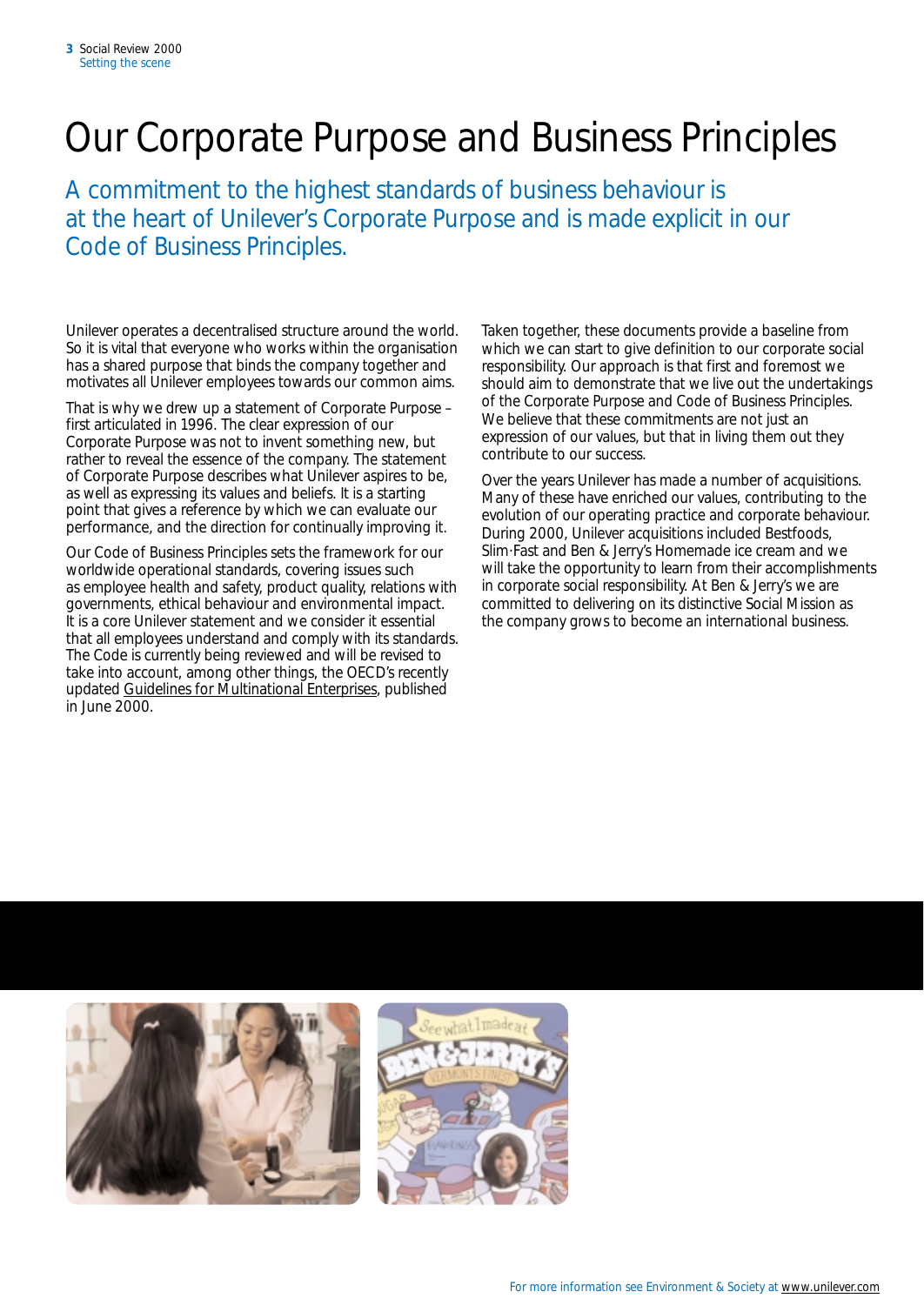### *Unilever's Corporate Purpose*

Our purpose in Unilever is to meet the everyday needs of people everywhere – to anticipate the aspirations of our consumers and customers and to respond creatively and competitively with branded products and services which raise the quality of life.

Our deep roots in local cultures and markets around the world are our unparalleled inheritance and the foundation for our future growth. We will bring our wealth of knowledge and international expertise to the service of local consumers – a truly multi-local multinational.

Our long-term success requires a total commitment to exceptional standards of performance and productivity, to working together effectively and to a willingness to embrace new ideas and learn continuously.

We believe that to succeed requires the highest standards of corporate behaviour towards our employees, consumers and the societies and world in which we live.

This is Unilever's road to sustainable, profitable growth for our business and long-term value creation for our shareholders and employees.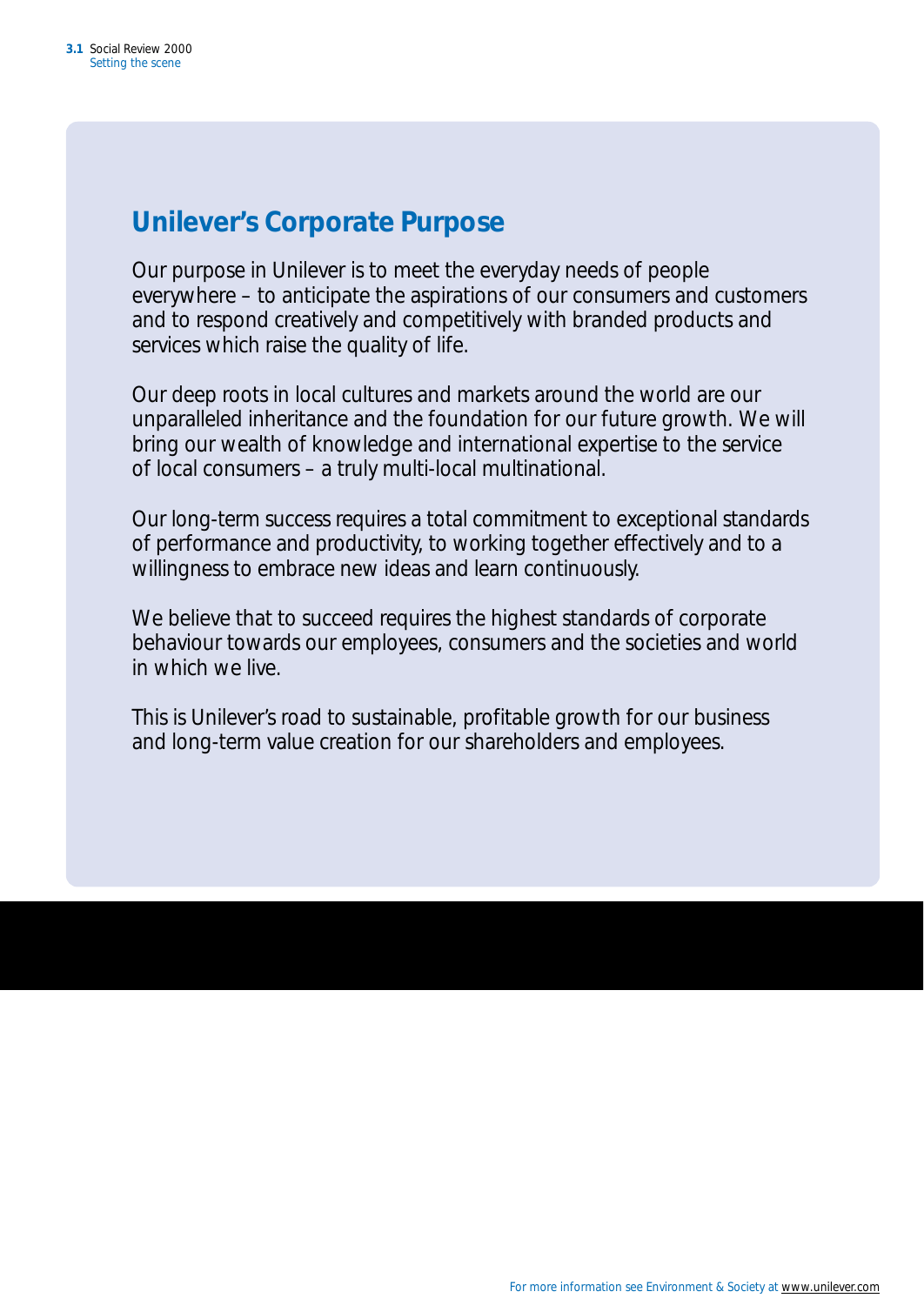### *Unilever's Code of Business Principles*

#### *Standard of Conduct*

Unilever conducts its business with honesty and integrity and with respect for the interests of those with whom it has relationships.

#### *Obeying the Law*

Unilever companies are required to comply with the laws and regulations of the countries in which they operate.

#### *Employees*

Unilever companies are required to recruit, employ and promote employees on the sole basis of the qualifications and abilities needed for the work to be performed.

Unilever is committed to providing safe and healthy working conditions for its employees worldwide.

Unilever believes it is essential to maintain good communications with employees, normally through company based information and consultation procedures.

#### *Conflicts of Interest*

Unilever expects its employees to avoid personal activities and financial interests which could conflict with their commitment to their jobs. Steps are taken to ensure that employees receive appropriate guidance in areas where such conflicts can arise.

#### *Public Activities*

Unilever neither supports political parties nor contributes to the funds of groups whose activities are calculated to promote party interests.

Unilever companies are encouraged to promote and defend their legitimate business interests. In so doing they may either directly, or through bodies such as trade associations, raise questions and discuss particular government actions or decisions.

Where their experience can be useful, they are encouraged to cooperate with governments, individuals, agencies and other organisations in the development of proposed legislation and other regulations which may affect such legitimate interests.

Unilever companies are also encouraged to respond to requests from governments and other agencies for information, observations or opinion on issues relevant to business and the community in which we operate.

#### *Product Assurance*

Unilever is committed to providing products which consistently offer value in terms of price and quality, and which are safe for their intended use.

#### *Environmental Issues*

Unilever is committed to running its business in an environmentally sound and sustainable manner. Accordingly its aim is to ensure that its processes and products have the minimum adverse environmental impact commensurate with the legitimate needs of the business.

#### *Competition*

Unilever believes in vigorous yet fair competition and supports the development of appropriate competition laws. Employees receive guidance to ensure that they understand such laws and do not transgress them.

#### *Reliability of Financial Reporting*

Unilever accounting records and supporting documents must accurately describe and reflect the nature of the underlying transactions. No undisclosed or unrecorded account, fund or asset will be established or maintained.

#### *Bribery*

Unilever does not give or receive bribes in order to retain or bestow business or financial advantages. Unilever employees are directed that any demand for or offer of such bribe must be immediately rejected.

#### *Application*

This Code applies to Unilever companies throughout the world. Where Unilever companies participate in joint ventures the application of these principles will be actively promoted; this will significantly influence the decision to enter into or to continue in any joint venture.

#### *Compliance*

It is the responsibility of the Board of Unilever to ensure that the principles embodied in this Code are communicated to, understood and observed by all employees. An independent Internal Audit function supports the Board in monitoring compliance with the Code.

The Board of Unilever will not criticise management for any loss of business resulting from adherence to these principles. Equally, the Board of Unilever undertakes that no employee will suffer as a consequence of bringing to their attention, or that of senior management, a breach or suspected breach of these principles.

### *Chairmen's letter of introduction to Unilever's Code of Business Principles*

Unilever enjoys a reputation for conducting its business with integrity and with respect for the interests of those our activities can affect. This reputation is an asset, just as real as our people, factories and brands.

Our first priority is to be a profitable business and that means investing for growth and balancing short term and long term interests. It also means caring about our customers, employees, shareholders and suppliers, and the communities in which we conduct our operations.

In the course of meeting our business objectives, we consider it essential that all employees understand and comply with our values and therefore share the Unilever way of doing things.

It is very easy in the realm of business ethics to make high sounding statements of little practical value. The general principles contained in this Code are the bedrock; more detailed guidance tailored to the needs of different countries and companies already exists and will be further developed.

This Code of Business Principles is a core Unilever statement and we commend it to you.

**Antony Burgmans Miall FitzGerald**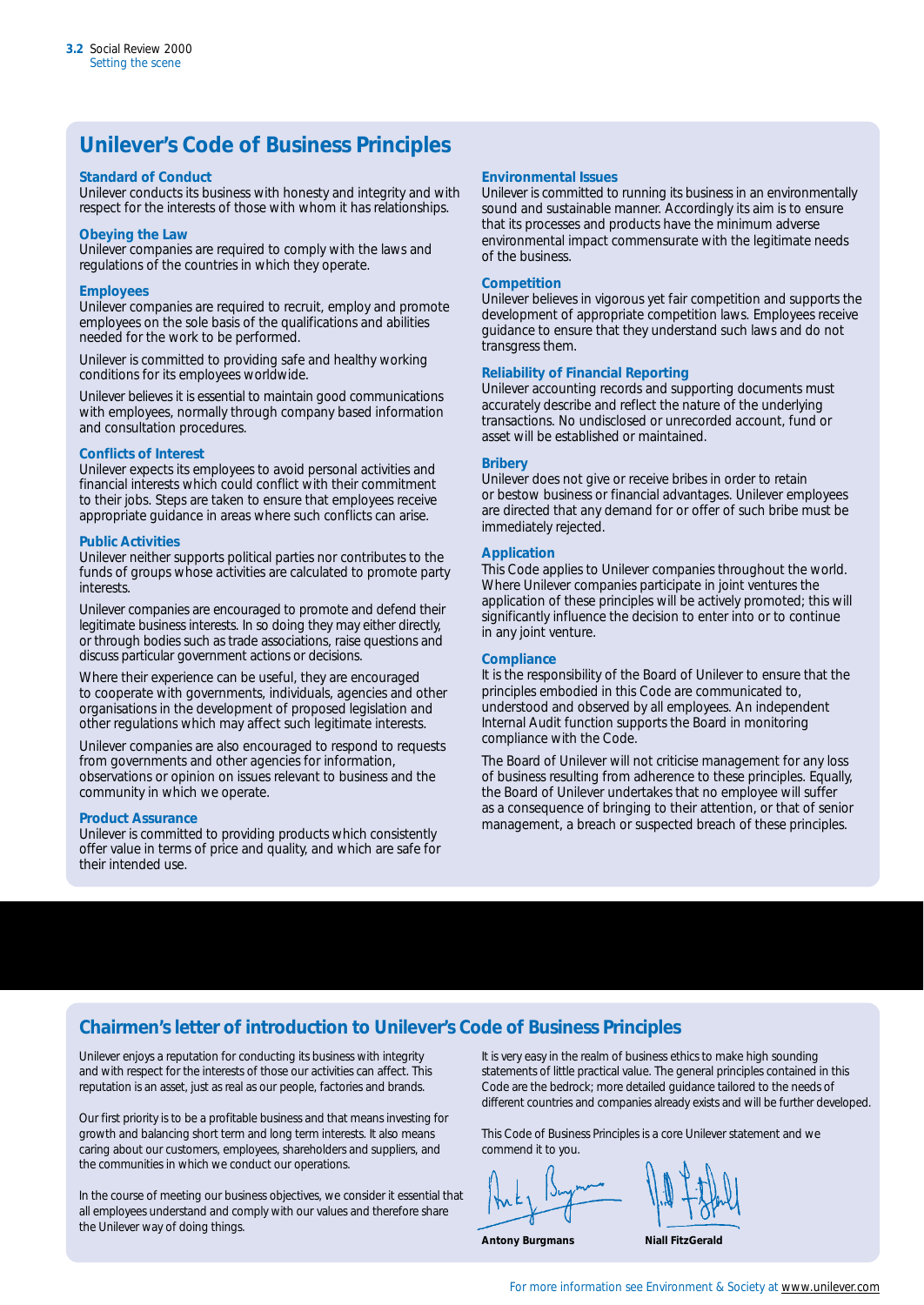### Unilever's approach to corporate social responsibility

Based on our values and relationships with our stakeholders Unilever is developing a systematic approach to managing CSR across widely diverse societies.

The definitions and scope of CSR are much debated. The starting point we have taken in developing Unilever's approach is that CSR covers the company's impact on, or interaction with, society in three distinct areas. These are: the company's own operations; the company's relationships with its business partners through the value chain; and the voluntary or philanthropic contributions it makes to communities (Chart 8). We believe CSR should be seen as a core business activity.

In 1998 we began the process of developing, from this very broad definition, a methodology for measuring and managing Unilever's performance. A framework for our approach was created based on how CSR is demonstrated through our many and varied day-to-day relationships with society. Seven particular stakeholder groups were identified: shareholders; employees; consumers; suppliers and trade customers as business partners; government; the local communities and societies where we do business; academics and others with whom we conduct research.

There is also widespread interest in society in business's impact on the environment and its willingness to participate in efforts to mitigate negative environmental consequences. We have therefore included in this *Review* how we engage with society in support of our environmental commitments. (An overview of our environmental policy and performance can be found at the [Environment](http://www.unilever.com/en/en.html) section of www.unilever.com.)

During 1999 and 2000 we trialled the methodology in a pilot project involving Unilever operating companies in nine countries. Together the pilot project countries represent approximately a quarter of Unilever's worldwide sales. Countries and companies were chosen to represent the diversity of Unilever: some long-established in the developed economies, such as Canada, the Netherlands and UK; others from the newly industrialised economies, such as Brazil and Turkey; significant businesses in the developing world were represented by Ghana and India; and Poland and Vietnam were included as new companies in societies moving from 'command' to 'free market' economies.

Each country completed a comprehensive self-assessment manual, which enabled it to review in depth how it lives out Unilever's values in practice, measuring, benchmarking and critically assessing its performance.

This *Social Review* draws on data which Unilever regularly collects and aggregates on a worldwide basis, supplemented by information and case studies taken from the pilot countries. The following section *A first review* takes a broad look at Unilever's performance in the context of our relationships with our stakeholders. It maps out our major areas of social interaction: wealth creation; employment values and practices; consumer commitment; and our responsibilities towards the environment and the communities in which we operate.

We are still learning from the findings of the pilot project, and will continue to experiment with how and what we measure, what is usefully monitored and reported at an international level, and what is best kept local. The concluding section *The way ahead* describes how we plan to go forward, building on our learning and improving our performance.

**Chart 8** 

**Three levels of corporate social responsibility** 

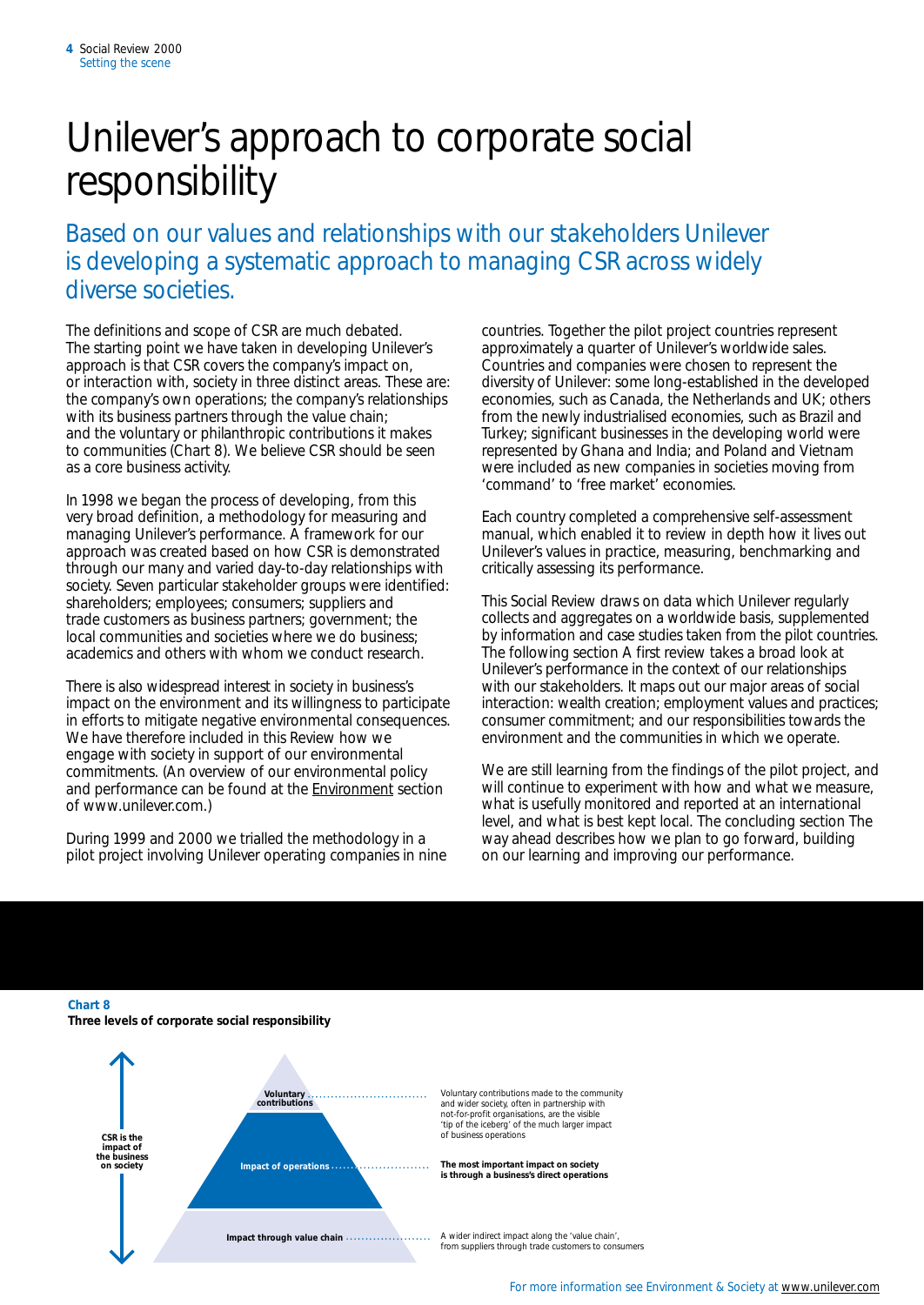## Creating wealth …

Unilever's continued profitable growth creates wealth for all those around the world with a stake in the business. Among them, international and local shareholders must receive a competitive return if we are to raise the funds needed for investment – in our brands, innovation, our people and factories – and so sustain our growth.

By meeting the needs of our consumers worldwide, Unilever's branded products and services help to raise living standards and improve the quality of life. Our activities create wealth for the many hundreds of thousands of people with a stake in the business, including our direct employees, suppliers and customers. They also include our shareholders, whether direct private investors or individuals benefiting from pension funds and other institutional holders of our shares.

Shareholders need to receive a competitive rate of return on their investment, otherwise we will not be able to raise capital cost-effectively to invest in sustaining the growth of the business and the livelihoods of those working for us. We have set ourselves the target of being in the top third for total shareholder return (TSR) compared to a reference group of 20 other international consumer goods companies. TSR combines share price appreciation and dividends paid to show a total return to the shareholder, calculated over a three-year rolling period.

During 1999 we met this performance goal (Chart 9). However, in 1999 share prices in our sector as a whole suffered as investor interest focused on technology and internet stocks. In addition the market marked us down because of our response to competitive moves in the laundry market in south Latin America. These factors led to a particularly sharp decline in the Unilever share price during the fourth quarter. If measured over the single year, we would be below our TSR benchmark. We continue to focus our efforts to enhance shareholder value.

Most companies in the Unilever Group are wholly owned. However, in around 20 countries Unilever shares ownership with local partners and investors, itself directly owning between 40% and 90% of the equity.

In nine of these countries, including Ghana, Indonesia and Nigeria, shares in local Unilever Group companies are quoted on the national stock market, so many individuals directly share in the wealth created in their country. In India, [Hindustan Lever](http://www.hll.com/) Ltd (HLL) is quoted on the Mumbai stock market and had 360,000 shareholders during 1999, with equity evenly distributed between individuals and institutions (Chart 10). Over 12,000 shareholders attended HLL's 1999 Annual General Meeting (AGM), while in Ghana, AGM attendance was over 3,200.

The shares of the Unilever parent companies are listed on several international stock exchanges. Unilever N.V. shares are listed on the Amsterdam, London, Swiss and other European stock markets; PLC shares are listed on the London market; and both companies have listings in New York. It is estimated that two thirds of Unilever shares (N.V. and PLC combined) are held in Europe, with one in five held in the USA (Chart 11). The proportion of Unilever shares estimated to be held outside the four countries in the chart has almost doubled since 1995, from 7% to 13%, reinforcing in its shareholding the international nature of the company.



The reference group, including Unilever, consists of 21 companies

**Chart 9 Chart 10 Chart 11 Unilever's TSR position relative Distribution of Hindustan Lever Geographical distribution to the reference group equity 1999 of Unilever's combined shares** 



Unilever 51.5 Institutional shareholders 24.5 Individual shareholders 24

**in 1999 (estimated)** 



| UK                   |    |
|----------------------|----|
| Netherlands          | 26 |
| <b>United States</b> |    |
| Switzerland          |    |
| Others               | 13 |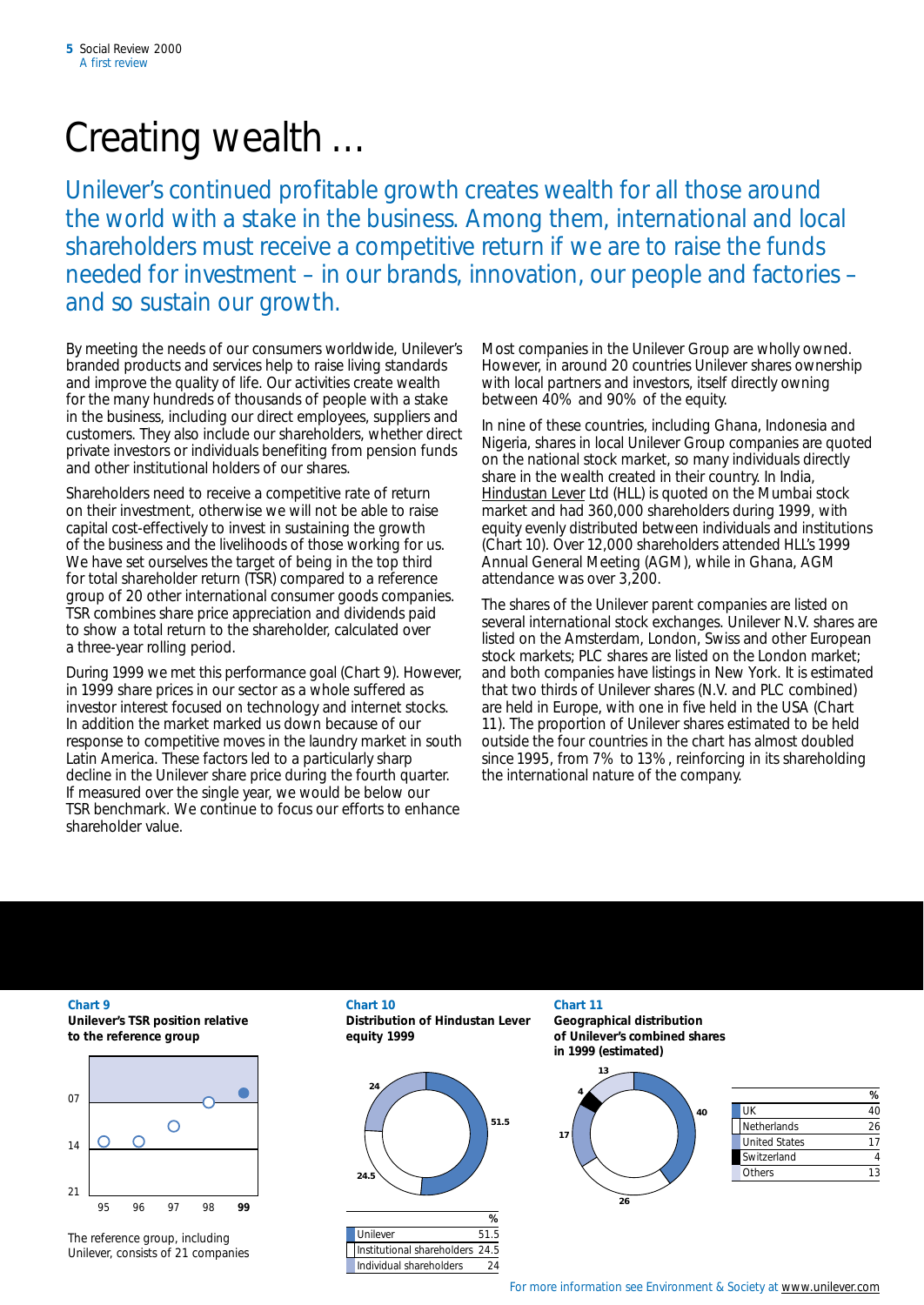### adding value, sharing wealth

Unilever's operations add value by efficiently processing raw materials and effectively marketing branded products and services to meet consumers' needs. This value is shared among our many stakeholders worldwide: shareholders, employees, governments and local communities.

Companies such as Unilever are legally required to publish financial statements including a profit and loss account, which presents the success of the business in terms of profits generated and dividends paid to shareholders. However, such statements cannot show the breadth of our economic impact around the world nor the extent to which other stakeholders share very considerably in the wealth we create.

A cash value added statement looks at the wealth created by the business after subtracting the cost of bought-in goods and services from total sales. It shows how the cash generated is distributed amongst our stakeholders.

The cash value added statement shown in Chart 12 gives a snapshot of the value which our operations add to the raw materials, goods and services we purchase from suppliers. It shows how that cash value is distributed during the year to employees, governments, providers of capital and local communities. Some is retained in the business or invested for growth – that is, for the benefit of stakeholders in the future.

In 1999, Unilever's employees worldwide received the largest share of our cash value added, while shareholders and lenders received one eighth through dividends and interest paid (Chart 13). The share attributed to local communities represents only our voluntary community contribution and not, for example, local taxes (see *Investing in communities*).

Our full economic impact in countries and local communities is extensive, encompassing taxes paid to governments and the many jobs supported in the supply and distribution chains. The  $\epsilon$ 1,443 (\$1,538) million shown in Chart 12

as contributed to government revenues is a considerable understatement of the total amount governments receive as a direct result of Unilever operations. For example, sales taxes on many products and payroll taxes are also collected and paid to governments at a local level; they are not included in this analysis.

Unilever companies spent €29,423 (\$31,347) million on purchasing raw materials and services. This expenditure supported several hundred thousand jobs in the supply and distribution chains beyond our own direct employees. In the pilot country studies, efforts were made to calculate the full extent of these indirect jobs but the results were not robust enough to make firm extrapolations. We plan to work further on this issue.

At present, much Unilever purchasing is from suppliers in the countries where we do business. In future, this economic impact will tend to be more concentrated at regional level, as manufacturing responds to intensive competitive pressures and is reordered into integrated regional networks behind our brands.

Our manufacturing is being focused on around 150 key sites with others producing mainly for local markets. As a result, the number of existing manufacturing sites is likely to be reduced by around 100. Such restructuring has been a fact of business life for some time and we seek to mitigate its personal impact by promoting the long-term employability of people through training and the provision of extensive consultation and support at closure (see *Respect and dignity in the workplace*).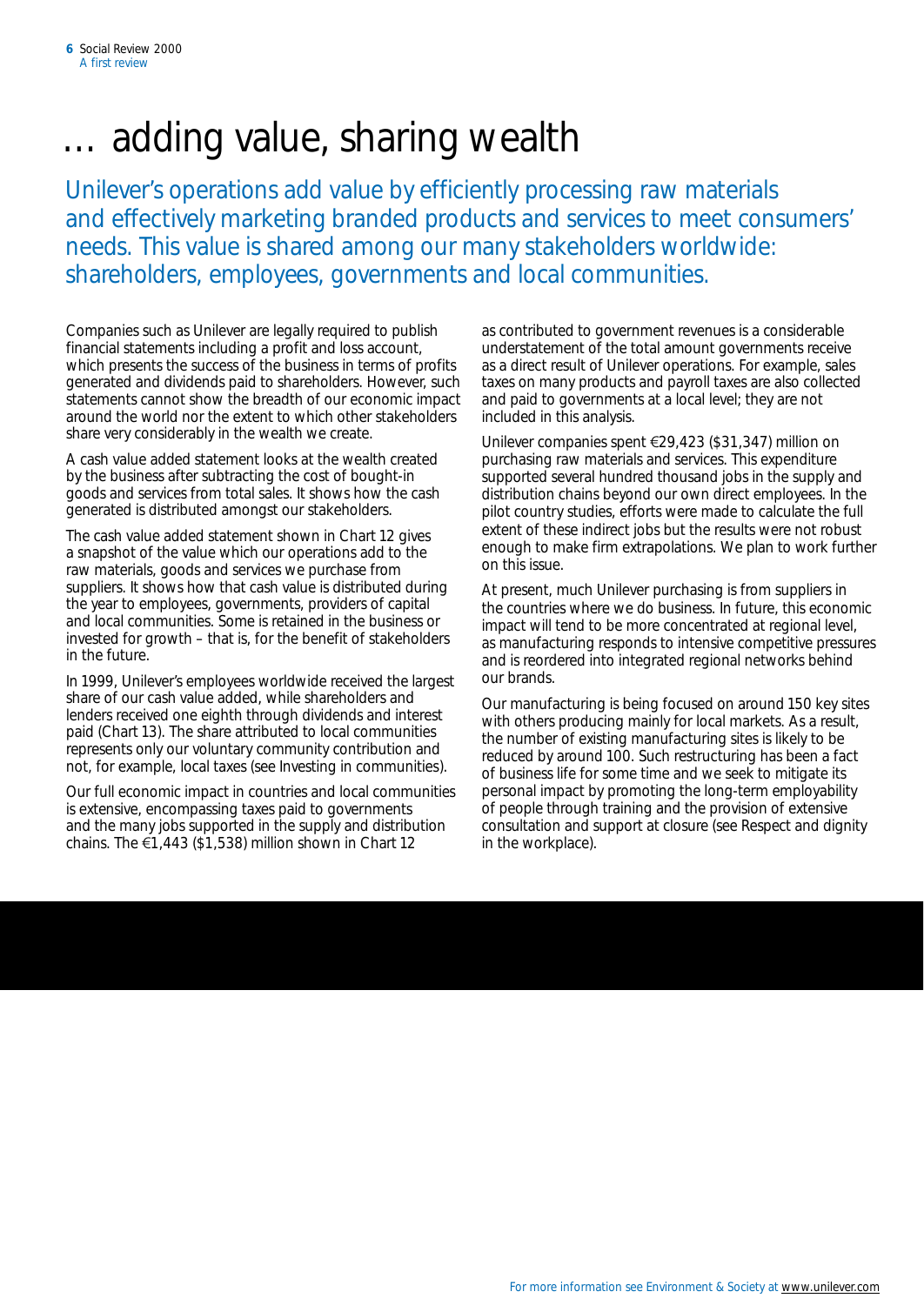#### **Chart 12**

### **Cash value added Unilever Group 1999** 5 **(\$) million**

| Cash generated                                                                                                                     |                                                   |                 |
|------------------------------------------------------------------------------------------------------------------------------------|---------------------------------------------------|-----------------|
| Customers and consumers<br>Income from sales <sup>1</sup>                                                                          |                                                   | 40,977 (43,650) |
| <b>Suppliers</b><br>Payments for materials and services<br>raw materials & packaging<br>advertising & promotions<br>other supplies | 17,531 (18,677)<br>5,345 (5,695)<br>6,547 (6,975) |                 |
|                                                                                                                                    |                                                   | 29,423 (31,347) |
| Cash value added                                                                                                                   |                                                   | 11,554 (12,303) |

| Distribution of cash value added                                                                                            |                                           |                 |
|-----------------------------------------------------------------------------------------------------------------------------|-------------------------------------------|-----------------|
| Employees<br>Wages and other benefits <sup>2</sup>                                                                          |                                           | 5,828 (6,209)   |
| Governments<br>Taxation <sup>3</sup>                                                                                        |                                           | 1,443 (1,538)   |
| Providers of capital<br>Dividend and financing costs <sup>4</sup>                                                           |                                           | 1,422 (1,515)   |
| Local communities<br>Voluntary community contributions                                                                      |                                           | 44 (47)         |
| Invested in business for future growth<br>capital expenditure<br>acquisitions and disposals<br>net retained in the business | 1,501 (1,599)<br>362 (388)<br>954 (1,007) |                 |
|                                                                                                                             |                                           | 2,817 (2,994)   |
| Cash value added distributed                                                                                                |                                           | 11,554 (12,303) |

### **Notes**

- **1** Excludes sales and value added taxes collected from customers and consumers and paid to governments.
- **2** Includes payroll taxes collected from employees and paid to governments.
- **3** Mainly tax on corporate profits.
- **4** Excludes a special dividend declared in 1998 but paid in 1999 (effectively a return of capital arising from the sale of Speciality Chemicals in 1997).

**Chart 13 The distribution of Unilever's cash value added 1999** 



| 50.4 |                            |      |
|------|----------------------------|------|
|      | Employees                  | 50.4 |
|      | Governments                | 12.5 |
|      | Providers of capital       | 12.3 |
|      | Local communities          |      |
|      | Invested for future growth | 244  |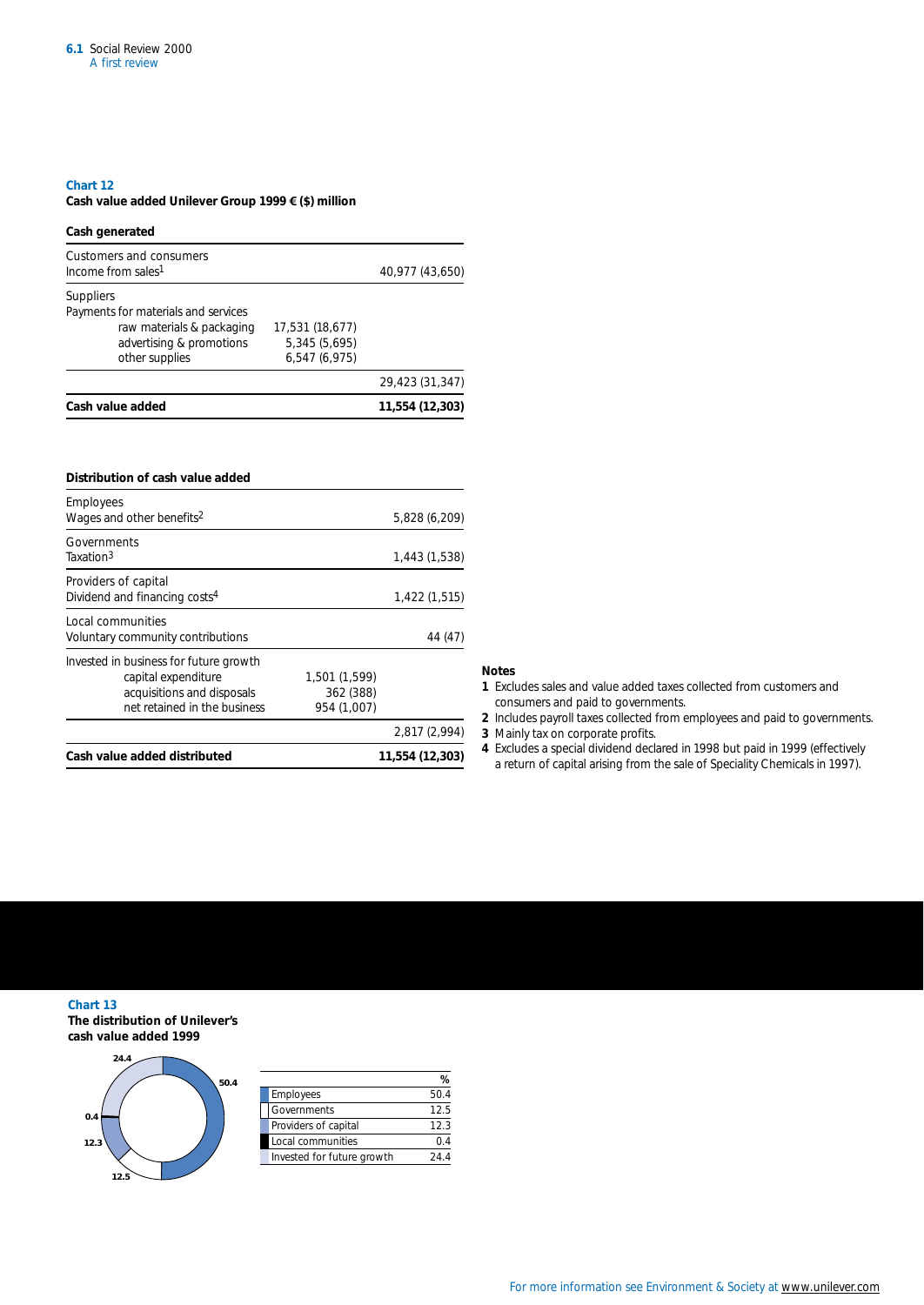## Setting high standards in corporate behaviour

Unilever seeks to conduct its business with honesty and integrity. Maintaining a reputation for high standards in corporate behaviour is an asset just as real as our people, factories and brands.

The Unilever *Code of Business Principles* sets the framework for our worldwide operational standards and covers a range of social and ethical issues such as obeying the law, competition policy, product assurance and bribery.

All chairmen of Unilever operating companies and the presidents of our Business Groups are required to give positive assurance each year that the standards set out in the *Code of Business Principles* are adhered to. Compliance is regularly audited by Unilever's internal audit function.

Around the world the *Code of Business Principles* is translated into many local languages, given to new and existing employees, and prominently displayed. Distribution procedures vary to meet local circumstances: for example, some require all employees to sign on receiving a copy; others require managers to pass on an understanding of the *Code*.

Where issues arise they are referred to operating company chairmen for resolution. Where suspected breaches of the *Code* are identified, each local company has its own local procedures for identifying and dealing with them. In the United States, a free and confidential phone line enables employees to raise suspected breaches of the *Code* and any other ethical issues. In Turkey, a separate Business Principles Secretariat oversees the management of values across the business.

The Board of Unilever undertakes that no employee will suffer as a consequence of bringing to their attention, or that of senior management, a breach or suspected breach of the *Business Principles*.

Unilever companies do business in some countries where ethical standards in society and business can be poor.

As a consequence we are continually working to improve internal and external standards.

In a number of countries our companies are active in developing an understanding of the need for responsible and ethical corporate behaviour as an important part of social development. For example, in Brazil Unilever has become a founder member of [Instituto Ethos,](http://www.ethos.org.br/) a new business-led organisation which seeks to promote ethical business behaviour and wider corporate social responsibility. In South Africa, Unilever has funded the creation of an ethics [centre](http://www.unp.ac.za/ethics/centre.htm) at the University of Natal, inaugurated in May 1999.

### *Managing values in Turkey*

Unilever Turkey is one of many Unilever companies to have translated the *Code of Business Principle*s into the local language. It is distributed to all employees and new recruits who are informed that they are personally responsible for reporting incidents or suspected breaches of the *Code* to their superiors or to the Business Principles Secretariat (BPS). The Secretariat is a small group of senior managers, operating within a regime of strict confidentiality and reporting directly to the chairman who has ultimate responsibility for ensuring compliance.

The BPS meets quarterly to:

- support the chairman and Board in addressing policy issues;
- evaluate audit reports from an ethical perspective;
- review and advise on specific issues as they arise.



Professor Martin Prozesky, Director of the Unilever Foundation for Education & Development, South Africa

### **BUSINESS PRINCIPLES**

Unilever's *Code of Business Principles*  sets the framework for our worldwide operational standards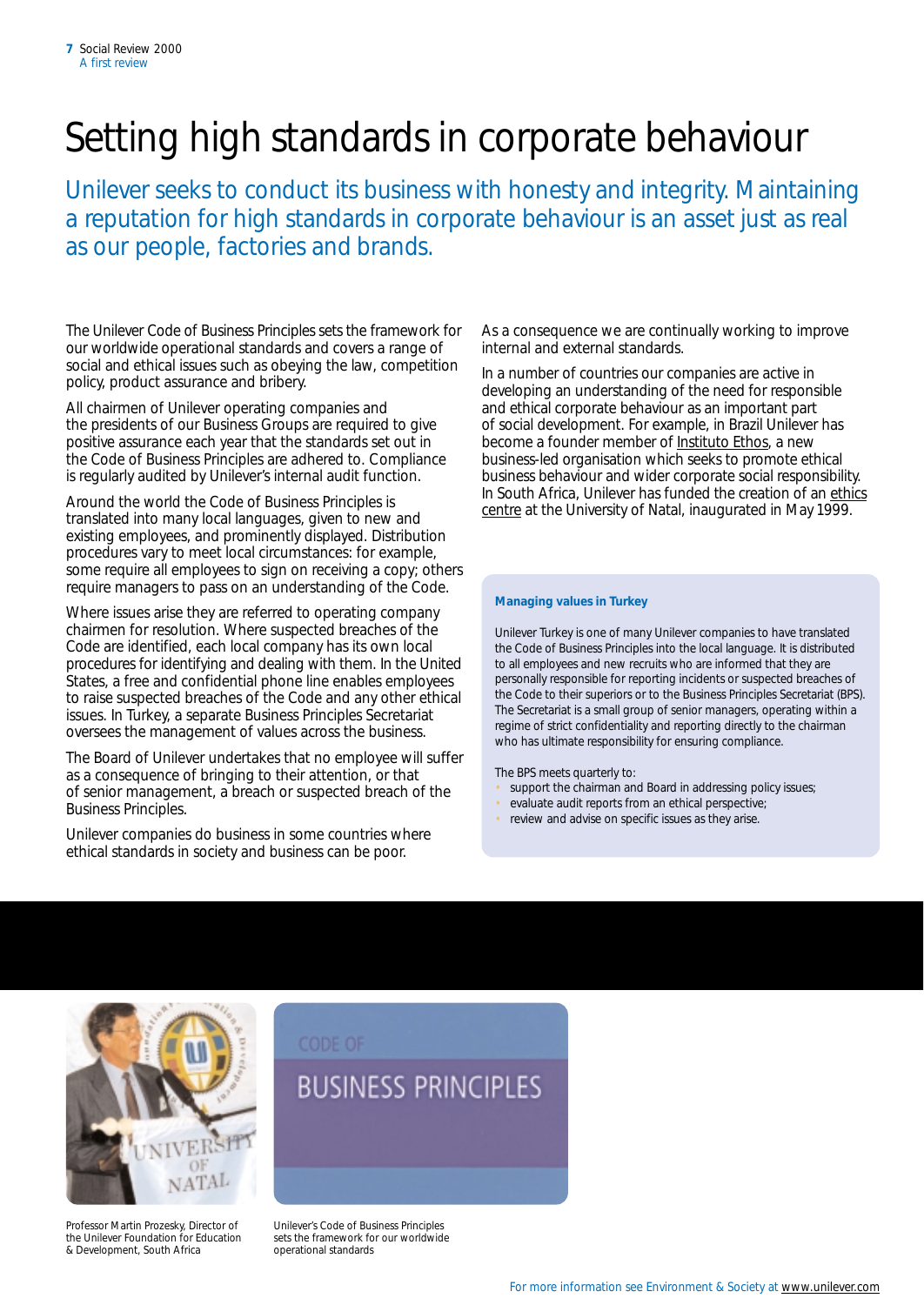### A safe and secure workplace

Unilever seeks to achieve the highest standards of corporate behaviour towards employees. That means providing uniformly safe operating conditions, which are also free of health risks, for all our employees wherever they work around the world.

Unilever's Safety, Health and Environment Action Committee (SHEACO) mandates global standards in safety, health and the environment. It aims for continuous improvement in performance year on year. The Committee draws on expertise from all parts of Unilever, thereby achieving a balance between our innovation process, supply chain and geography, and appropriate corporate functions, for example occupational health, insurance and our Safety and Environmental Assurance Centre (SEAC).

SEAC supports the implementation of these standards and other policies in all parts of Unilever. It operates worldwide and is staffed by specialists in risk management, not employees involved in developing products or technology. This helps to ensure their decisions and support are independent of commercial considerations. In addition, our Occupational Health Service works with human resources and line management to ensure employees' safe and effective working without risk to health. In 1999 key indicators such as musculo-skeletal disorders, asthma and noise-induced hearing loss were collected to enable us to monitor employee work-related health worldwide.

The global SHEACO standards require that preventive action, reporting and regular auditing procedures are implemented and maintained. Performance on key indicators is rigorously tracked as we strive towards a goal of zero accidents. In pursuit of this goal our worldwide accident frequency rate (which is a broad measure defined as lost time accidents plus restricted work cases per 100,000 man hours) improved every year from 1996 to 1999: in 1999, the accident frequency rate was at one third of the 1996 level (Chart 14). Fatal accidents, among the company's own employees on- and off-site and contractors' workers on-site, have halved over the same period (Chart 15).

These and other indicators are tracked in each facility. For example, in 1999 India's Chhindwara factory won the Unilever Premier Safety Award for the third time. This detergents factory operates around the clock and has achieved continuous production for more than 5.62 million man hours – over eight years – without a single lost time accident. From 1996-2000 three Unilever factories in the UK have won business journal *Management Today*'s 'Factory of the Year' award. 2000's winner – Elida Fabergé's deodorants factory – was particularly commended by the judges as having the best safety induction video they had ever seen.

### *Safe driving*

Road traffic accidents, whilst on Unilever business, are a significant contributor to the overall fatal accident numbers. During 1996-1999, driving-related fatalities accounted for 24 (36%) out of the total of 66. Consequently, SHEACO issued a new mandatory standard in November 2000, the 'Safe Travel in Vehicles' programme, to be applied everywhere in the world. It requires that:

- All vehicles driven by employees on Unilever business must be in a safe and roadworthy condition with seat belts fitted for the driver and passengers.
- All employees must wear the seatbelt(s) provided whilst on Unilever business.
- Each Unilever organisation must implement a programme of defensive driving training for all employees required to drive on Unilever business.
- Employee work schedules, remuneration and incentive schemes must be kept under review to ensure that they encourage safe driving patterns and practices.



Award-winning Chhindwara detergents factory, India

### **Chart 14 Chart 15**

**Accident frequency rate 1996-1999 Fatal accidents 1996-1999** 



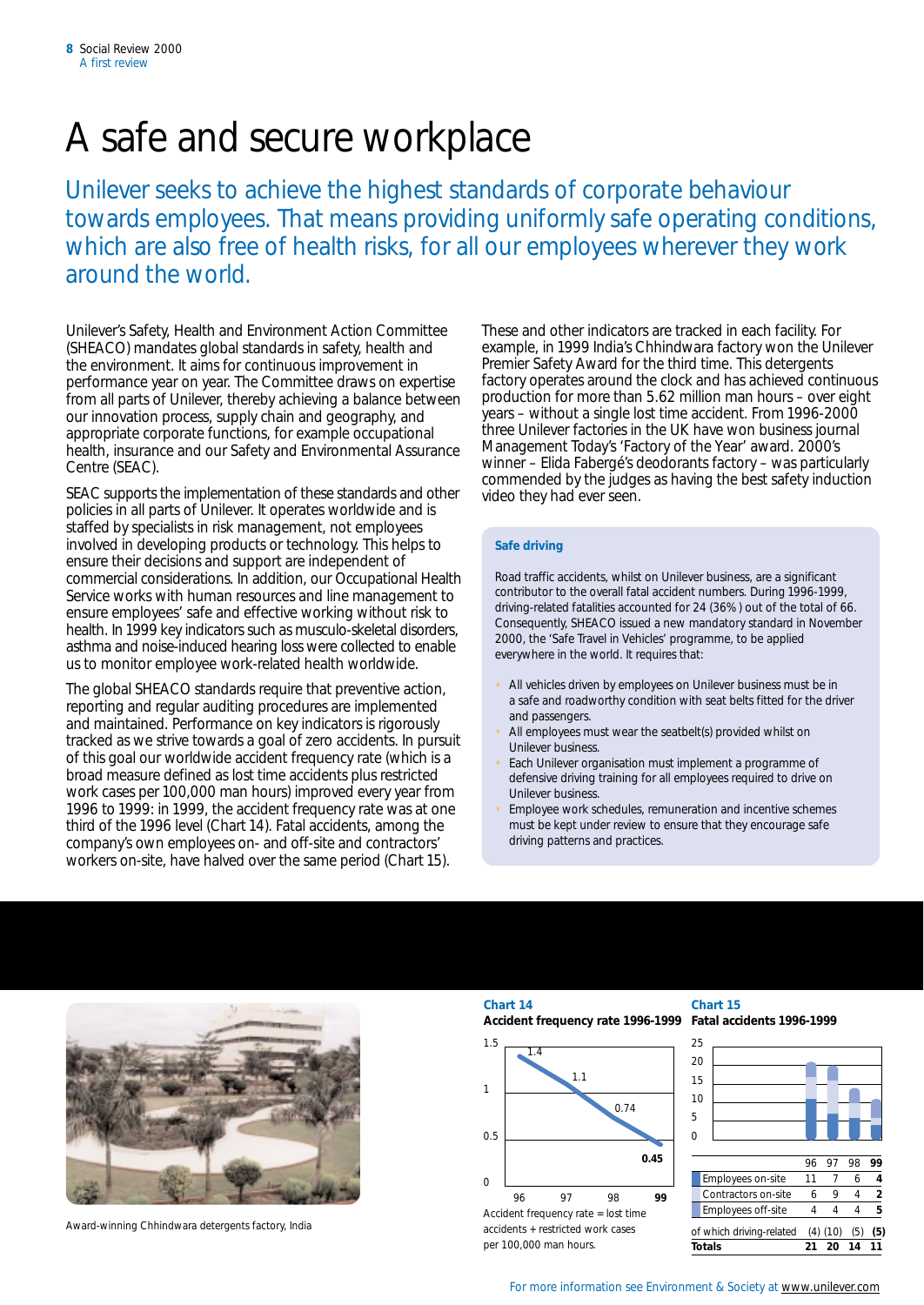### Investing in people

Competitive rewards, good training and proper support to employees are essential for Unilever's continuing success.

At Unilever we are committed to creating an environment, at all levels in the organisation, in which people can grow and reach their full potential. Fundamental to this are remuneration practices which attract, reward and retain the calibre of people necessary to deliver on our consumer promise in the highly competitive markets in which we operate.

Worldwide in 1999, Unilever employees earned  $\notin$  4.9 (\$5.2) billion in pay, with additional benefits through pension contributions, health insurance and social security payments (Chart 16). Unilever companies develop their own employee remuneration strategies in line with national and local market practices, monitoring pay and benefits provision in the industry and beyond.

Some of our long-established companies in the developing world provide extensive healthcare provision for employees' families. India's Hindustan Lever had 41,259 workers in 1999 and also provided for some 90,000 employee dependants; Unilever Ghana had 1,738 employees with 3,500 dependants. Worldwide in 1999 Unilever had over 400,000 pension scheme members; India supported 11,226 pensioners and Ghana 514. Practice varies considerably around the world, depending on the different social systems. Comprehensive employee healthcare is normal practice for companies operating in the USA and Canada, for example, but not in other countries such as the UK where public sector provision is extensive.

The willingness of our employees to embrace new ideas and learn continuously are the foundations on which Unilever's continuing success is built. Our integrated approach drives investment in the personal and professional growth of all our employees, through development of individual skills and

competencies. Formal training and development takes place at country and Business Group levels, and at our own international management training college in the UK.

Unilever in Poland is characteristic of our operating companies. It has its own training plan in place for all employees, whatever their level in the business (Chart 17). In 1999, the total direct cost of investment in training for around 3,000 employees was  $\text{\textsterling}735,000$  (\$783,000). Over 100 employees received training overseas, and time off and financial support were given to others seeking to further their personal education – 45 people took advantage of this provision.

Investment in skills is also pursued at Business Group level. Our Home & Personal Care Europe Business Group has built its operations on the European Foundation for Quality Management (EFQM) 'business excellence' model. Unilever's Greek company, Elais, won an EFQM European Quality Award in 1999 for its pursuit of quality. Since 1991 all Elais employees have received regular training in Total Quality Management and in 1994 it achieved the ISO 9001 quality standard certification.

Our international training college runs 21 courses open to managers worldwide. They cover topics as diverse as enterprise skills, advanced marketing, managing integrated supply chains and strategic information technology. In 1999, nearly 3,000 employees attended such courses, over 85% coming from outside the UK.

One course, our new 'Leaders into Action' programme, focuses on building the leadership capability of employees moving into senior management roles. Among other tasks, participants must implement their own community service events.

### **Chart 16 Chart 17**

**Staff costs and employees 1999 The distribution of training days by grade in Poland 1999** 

| Staff costs                          | €m    | \$m   | <b>Employment level</b>            | Number of<br>employees | Average training<br>days per person |
|--------------------------------------|-------|-------|------------------------------------|------------------------|-------------------------------------|
| Remuneration of employees            | 4.898 | 5.218 | Senior managers                    |                        | 1.5                                 |
| Emoluments of directors as managers* | 11    | 12    | <b>Managers</b>                    | 281                    | 10.8                                |
| Pension costs                        | 169   | 179   | Factory and administrative workers | 2.728                  | 5                                   |
| Post-retirement health benefits      | 59    | 63    | Total                              | 3.018                  |                                     |
| Social security costs                | 691   | 736   |                                    |                        |                                     |
| <b>Total staff costs</b>             | 5,828 | 6,208 |                                    |                        |                                     |

*\*Details of directors' remuneration are given in the Unilever Annual Accounts*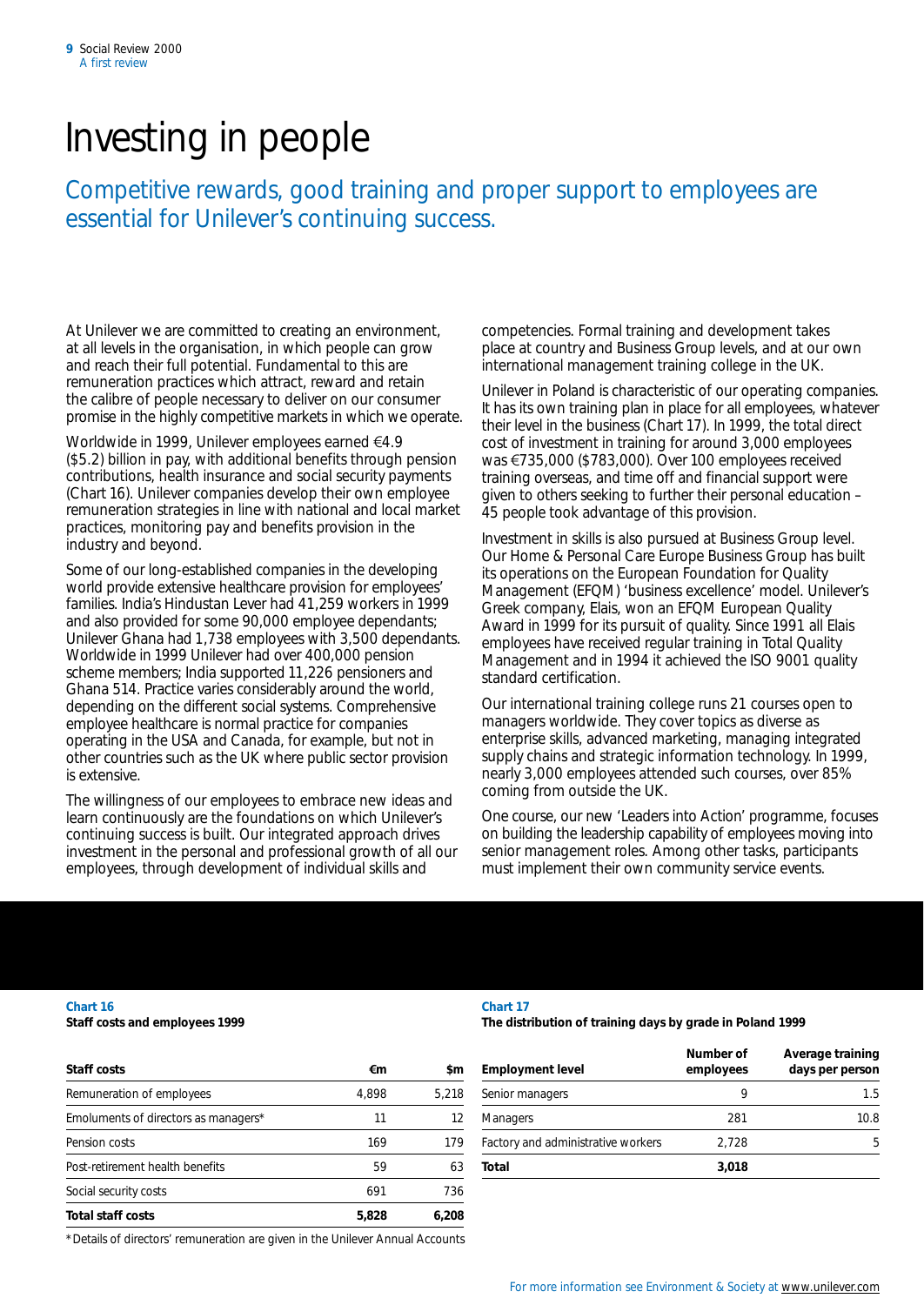## Respect and dignity in the workplace

Transparency and respectful behaviour towards employees are fundamental elements of our approach to corporate social responsibility – especially at a time when business conditions require us to restructure operations.

Promoting effective dialogue with employees is essential at all times. Our companies use many channels to achieve this: employees regularly receive workplace briefings, newsletters and electronic bulletins. Intranets and email help share information rapidly around the world. Employee climate surveys systematically feed back the views and concerns of employees.

Consultation is widespread and takes many different forms. In Canada, the Netherlands and Ghana for example, formal joint consultative bodies of a 'works council' type enable employee representatives to meet jointly with management. In 1996 Unilever was one of the first companies to set up a Europe-wide works council, providing a framework for effective exchange of information and consultation on transnational issues in all EU member states and Switzerland. Unilever fully respects the right of employees to join trade unions where they wish and we work with unions when they are formed and formally recognised as negotiation partners.

Today few companies can guarantee lifetime employment and we seek to handle restructuring and any necessary plant closures with great care. In February 2000 we announced a five-year restructuring programme that will lead to a worldwide reduction of approximately 25,000 workers, mainly in manufacturing. Some production capacity will be sold to other companies.

Such restructuring has been a fact of business life for some years. We have sought to promote the long-term employability of people working for Unilever, so they have marketable skills and a portable benefits package. In countries as diverse as Canada and Brazil, when plant closures occur Unilever's compensation package typically exceeds both the minimum required by national law and the collective agreements with

trade unions. All employees leaving Unilever receive counselling on issues such as financial management, training and career skills.

To evaluate the success of such support, in the Netherlands employees' destinations were tracked at point of departure: from 1996 to 2000 employment at a major plant was reduced from around 1,250 employees to around 550 but only 5% became unemployed (Chart 18).

In addition to making provision for employees, in Brazil, the community was involved in finding alternative uses for a Rio factory site after closure. In India, a redundant site at Narendrapur was donated to the community.

Respect for the dignity and human rights of employees extends to protecting workers and their families from wider public health threats, such as HIV/AIDS in high incidence regions. In Africa we ensure that appropriate guidance, medical supplies and support are available to employees and dependants. In a number of countries, including Kenya, [Nigeria](http://www.unilever.com/so/cs/nig.html) and [Botswana,](http://www.unilever.com/so/cs/aids.html) we also work with others to share our experience and expertise with the wider community.

Similarly, under-age working is an issue of serious concern in many countries. Unilever's policy fully supports the [International Labour Organisation](http://www.ilo.org/public/english/standards/ipec/ratification/convention/text.htm) Convention on Minimum Working Age and its new Convention 182, banning the worst forms of child labour. Unilever Business Groups around the world regularly assess their operations against this policy and have confirmed compliance. In India, for example, we operate a minimum working age policy of 18 years, and contractors and licensed manufacturers are also required to comply with this standard.



Electronic media enable rapid information sharing with colleagues around the world

### **Chart 18**

**Netherlands factory restructuring 1996-2000: destination of employees at point of departure** 



| 15<br>18 | Employees going to:                         | ℅   |
|----------|---------------------------------------------|-----|
|          | another job in Unilever                     | 18  |
|          | employment elsewhere                        | 55  |
|          | self-employment                             |     |
|          | training and education                      |     |
|          | unemployment                                |     |
|          | not seeking employment/<br>early retirement | 15. |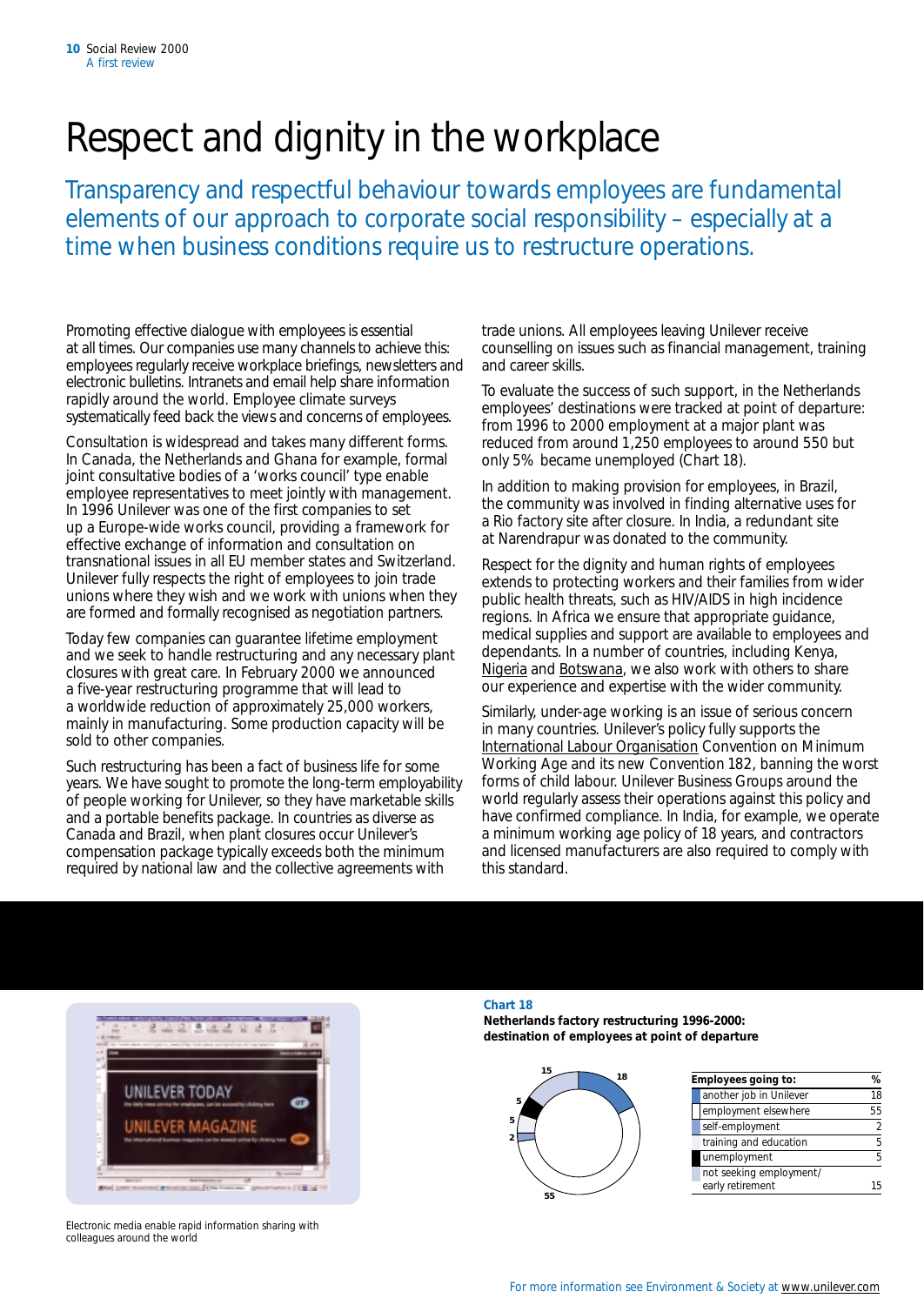## Valuing diversity

For Unilever, the free exchange of knowledge and experience among people of different nationalities is key to our success. We seek to be fully part of the diverse societies and cultures where we do business, and to bring the wealth of our international expertise to the service of local consumers.

To succeed as a multi-local multinational we must be sensitive to local markets: our brands are on sale in 150 countries. People from over 100 nationalities work for the company: the more variety we have in our employees and the more we see the world through their eyes, the closer we become to our consumers and the better equipped to understand their needs. A rich mix of people, skills and cultures brings about a greater range of inputs, viewpoints and experiences to generate more ideas and competitive innovations. So we value diversity as a cornerstone of our success.

Our starting point is to ensure equality of opportunity in the workplace. In line with the **ILO Declaration** on Fundamental Principles and Rights at Work, our *Code of Business Principles*  requires our companies 'to recruit, employ and promote employees on the sole basis of the qualifications and abilities needed for the work to be performed'.

Each Group company strives to implement this policy as far as it possibly can within the local social and legal context. In some countries, national and religious laws affect our ability to apply equal opportunities principles. For example in the Kingdom of Saudi Arabia, we respect and comply with the local religious culture and laws, the application of which today makes it impossible in practice to employ women in our business.

In the UK, we have a detailed policy statement on the value of diversity and we monitor ethnicity, gender and other diversity issues. In 1999 43% of the workforce were women. Among managers 23% were women, compared with an average for UK industry of around 18%, as estimated by the British Institute of Management.

Overall in 1999, Unilever had 18,906 managers worldwide; of these 4,099 (21.6 %) were women, compared to 2,110 in 1992, an increase of 94%. During the same period, the female senior management numbers doubled. On a regional basis the number of women in management varied between 18% and 25% (Chart 19).

Unilever is determined to improve the proportion of women getting into senior positions in the company, especially at the highest levels. Progress has been made, but this is not yet fast enough nor comprehensive enough.

Equally we seek a spread of nationalities among our senior management group and have made progress in recent years. The top 300 managers in Unilever are drawn from 33 countries around the world; of this total, fewer than half are UK or Dutch nationals. In 2000 our top Executive Committee of eight comprised five nationalities. To embed exchange between cultures, one in ten of national management in a given country will normally be expatriate. Unilever companies are constantly exchanging staff; for example, in 1999 Brazil had 52 expatriates working incountry, while 50 Brazilians worked overseas. India had ten expatriates working in-country, while 60 Indian nationals were on assignments abroad.



[Roxanne Aquino,](http://www.unilever.com/ca/em/ra.html) Senior marketing manager

### **Chart 19**

**Managers 1999 (18,906): % who are women** 

| Region               | % women |
|----------------------|---------|
| Europe               | 22      |
| North America        | 25      |
| Africa & Middle Fast | 18      |
| Asia & Pacific       | 18      |
| Latin America        | 23      |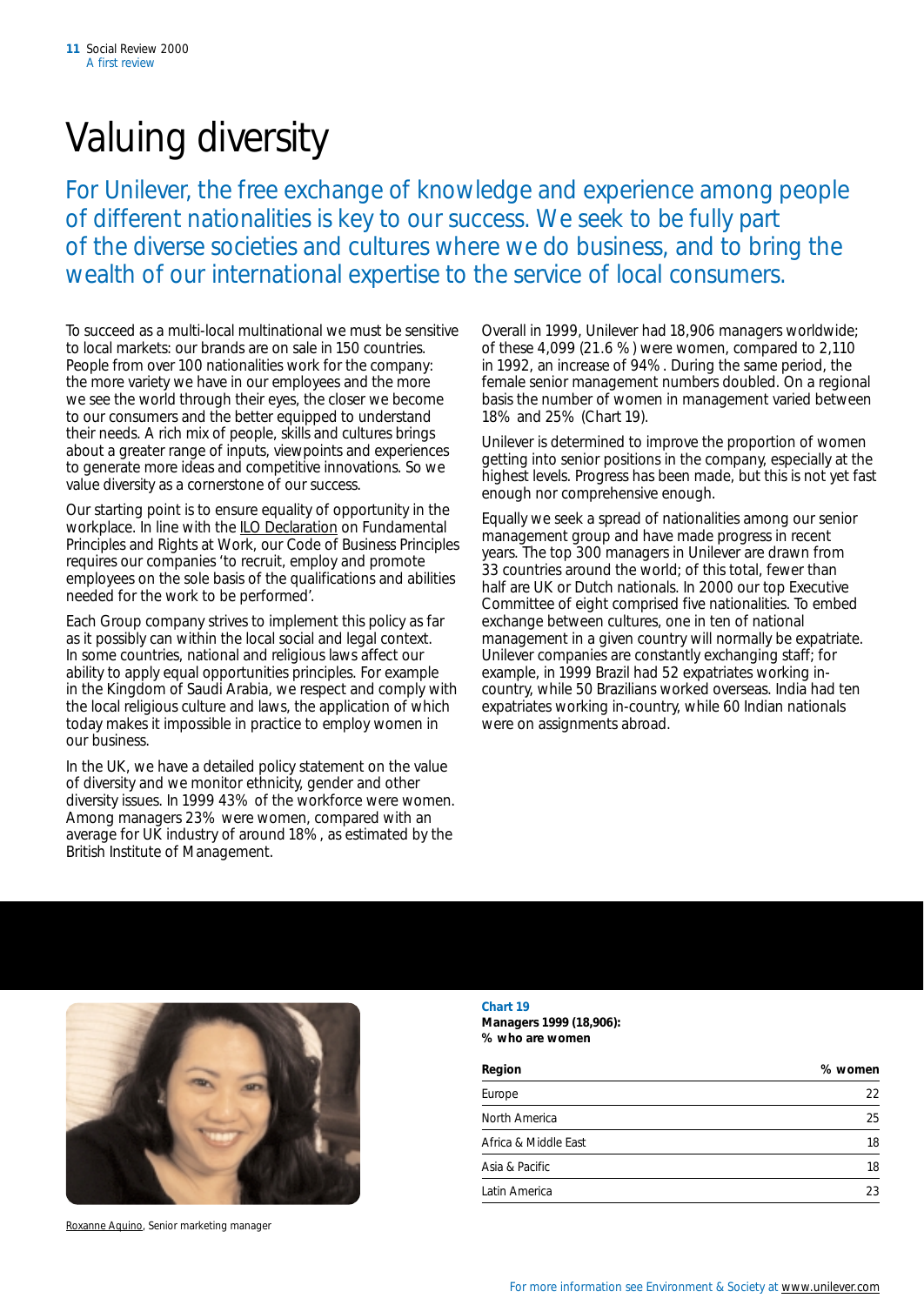### Meeting everyday needs …

Every day around the world 150 million consumers choose Unilever products. Our local companies always seek to connect with their consumers, anticipating their needs and bringing innovative products to market.

From tea and ice cream to shampoo and toothpaste, Unilever has a comprehensive portfolio of brands to meet consumers' everyday needs. We estimate that worldwide around 1 billion households use our products; in Turkey some 82% of households use one or more Unilever products regularly; while in India the figure for urban areas rises to virtually 100%.

Our foods business comprises five main categories: tea-based beverages; culinary products; ice cream; spreads and cooking products; and frozen foods. Our home and personal care business comprises seven categories: deodorants; hair care; household care; laundry; skin care; oral care; and fragrance products. These products meet a vast range of requirements and conditions from laundry soap bars for consumers using river water, to detergent tablets for the most advanced washing machines.

Like many companies, Unilever invests heavily in traditional market research; but really to connect with our consumers' needs, we must go further. From our chairmen to the newest recruit, Unilever people stay in touch with consumers' evolving aspirations. In 2000 in Indonesia, every single Unilever employee along with others from our partner companies – nearly 20,000 people in total – took part in a record-breaking one-day consumer research study in 500 local markets. In Brazil in 1999, not only were 219 market research projects initiated, but brand managers also spent up to 15 days each living with low-income consumers so as to better understand their lives and needs. In India all graduate recruits are required to spend a fixed period living with rural consumers.

The electronic media offer new ways to listen. Unilever has set up three [Interactive Brand Centres](http://www.unilever.com/br/co_in.html) in New York, Amsterdam and Singapore. We have more than 200 brand websites in multiple languages and committed  $\epsilon$ 200 (\$210) million in 2000 to e-business initiatives, helping us to talk with and listen to our consumers better.

Our many telephone 'carelines' give us a special opportunity to connect directly with our consumers – to listen to and learn from their views; to identify future product innovations; and to offer advice, for example on conserving water when washing. In 1999, Unilever Brazil answered nearly three quarters of a million calls to its various brand carelines. In Sweden, Finland and Denmark, our *Via* laundry careline was initiated in 1997. With 70,000 calls a year, consumers mainly ask for advice, but also give suggestions. As a result we have launched three new *Via* products, including a travel wash version and environment-friendly washing tablets.

Innovation comes from anticipating consumer needs: in 1999 Unilever spent a total of  $\epsilon$ 935 (\$996) million on research and development – 2.3 % of our turnover (Chart 20). Through six [international laboratories](http://www.unilever.com/br/ti_rc.html) on three continents and 71 innovation centres around the world, we translate our research into marketable brands and services for our consumers. In Vietnam, for example, Unilever brought 28 new products to market in 1999; half were incremental improvements on established product lines and half distinctive innovations for the local market.

#### **Chart 20 Research and development as % of turnover**





Chairman Niall FitzGerald tests new recipes at the European Culinary Innovation Centre, UK



Chairman Antony Burgmans (right) checks out products on sale in a Johannesburg supermarket, South Africa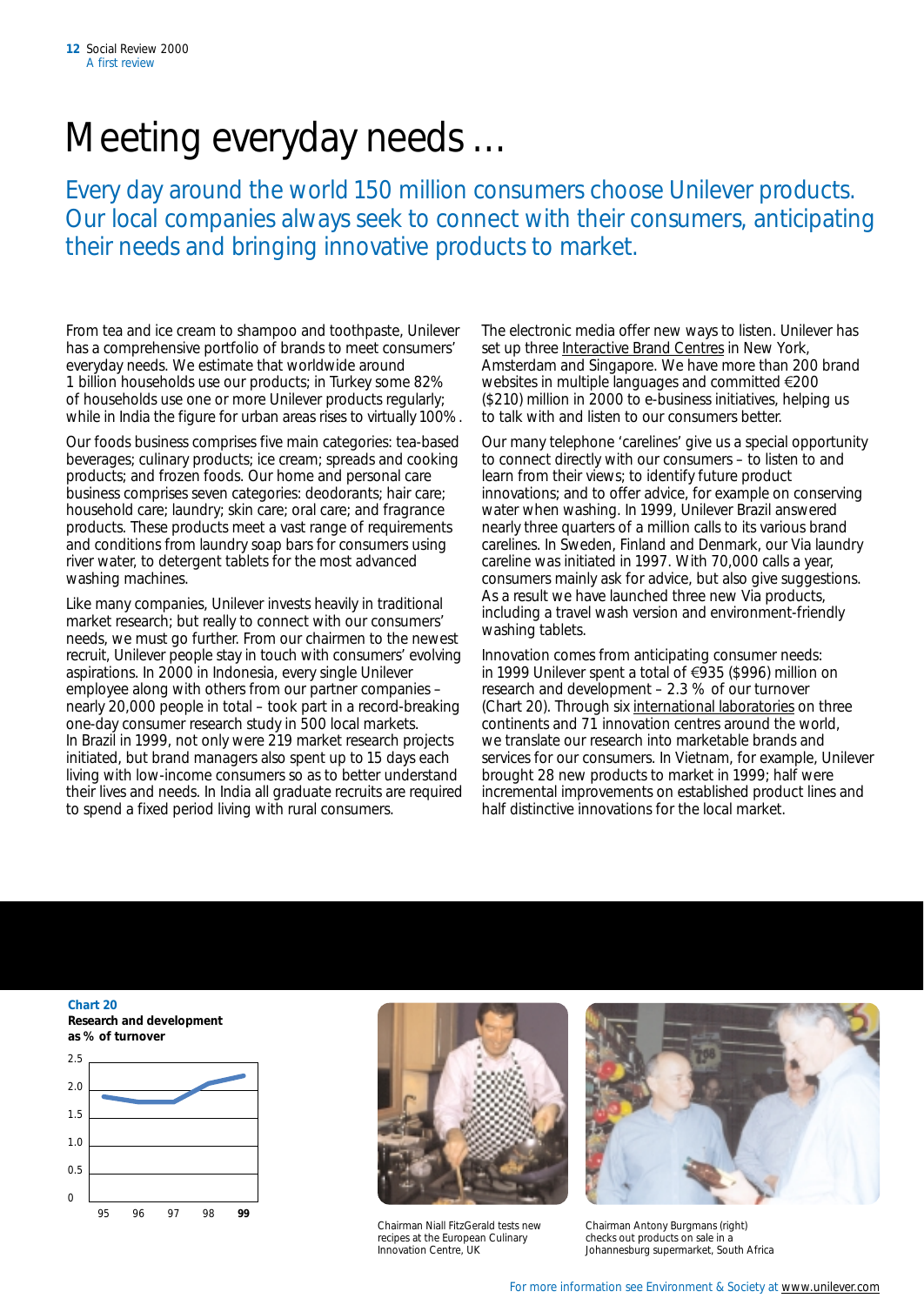### … for consumers everywhere

In meeting the everyday needs of consumers everywhere, Unilever must meet their aspirations and ensure the wide distribution of affordable products.

We tailor products to different markets, to suit local tastes, preferences and habits, based on our understanding of the societies in which we operate and our policy of listening to consumers. Worldwide consumers drink almost 200 billion cups of Unilever tea each year and we produce 18 separate brands of black tea. These 'local jewels' are specifically blended for consumption in different markets.

In Brazil, our *Ala* brand detergent was created specifically to meet the needs of low-income consumers in the north east of the country, where laundry is often washed by hand in river or lake water. Especially in developing countries, we seek to meet the basic household and personal needs of consumers on some of the world's lowest incomes with products whose brands guarantee quality. In India Unilever's sales are evenly spread across the country and across all social classes: in the four largest business categories, sales in rural areas represent as much as 55% of turnover. Also in India, we have:

- developed specifically affordable products such as a low-cost tooth powder;
- developed fortified staple foods, such as flour enriched with extra iron and vitamins – because six in every ten women and children in India are deficient in iron;
- provided a range of pack sizes for products such as salt enriched with iodine K-15 that can be bought in affordable units as small as 200g packs.

In some countries, simply distributing products to densely populated urban districts and far-flung rural areas represents a major challenge. Tanzania has 100,000 retail outlets across a country with more than 9,000 villages. Half the population lives below the poverty line and earns less than a dollar a day. Our newly established company set up an innovative 'bicycle brigade' of sales people, drawn from local unemployed young people, to supply small shops with products such as *Key* laundry soap, sold in small units for a few pence. A year after its launch in November 1999, its affordability and availability earned it an estimated 10% market share.

Across our broad range of products, we are committed to offer consistent value in terms of price and quality. For example, in Ghana, a high inflation economy, overall price rises between 1994 and 1999 were carefully monitored and were consistently less than annual inflation (Chart 21).

Unilever believes in vigorous competition, and that is the reality we face in our markets around the world. In addition to several international competitors, there are many regional and national firms against which we compete in local markets. However, it is not just competitive pressures which shape the pricing and presentation of our products. Our own efforts to innovate and use new technology creatively help to ensure we continue to meet the everyday needs of consumers everywhere.



Innovative distribution systems make our brands accessible to remote rural consumers in Tanzania

### **Chart 21**

**Inflation vs Unilever price growth in Ghana 1994 -1999** 

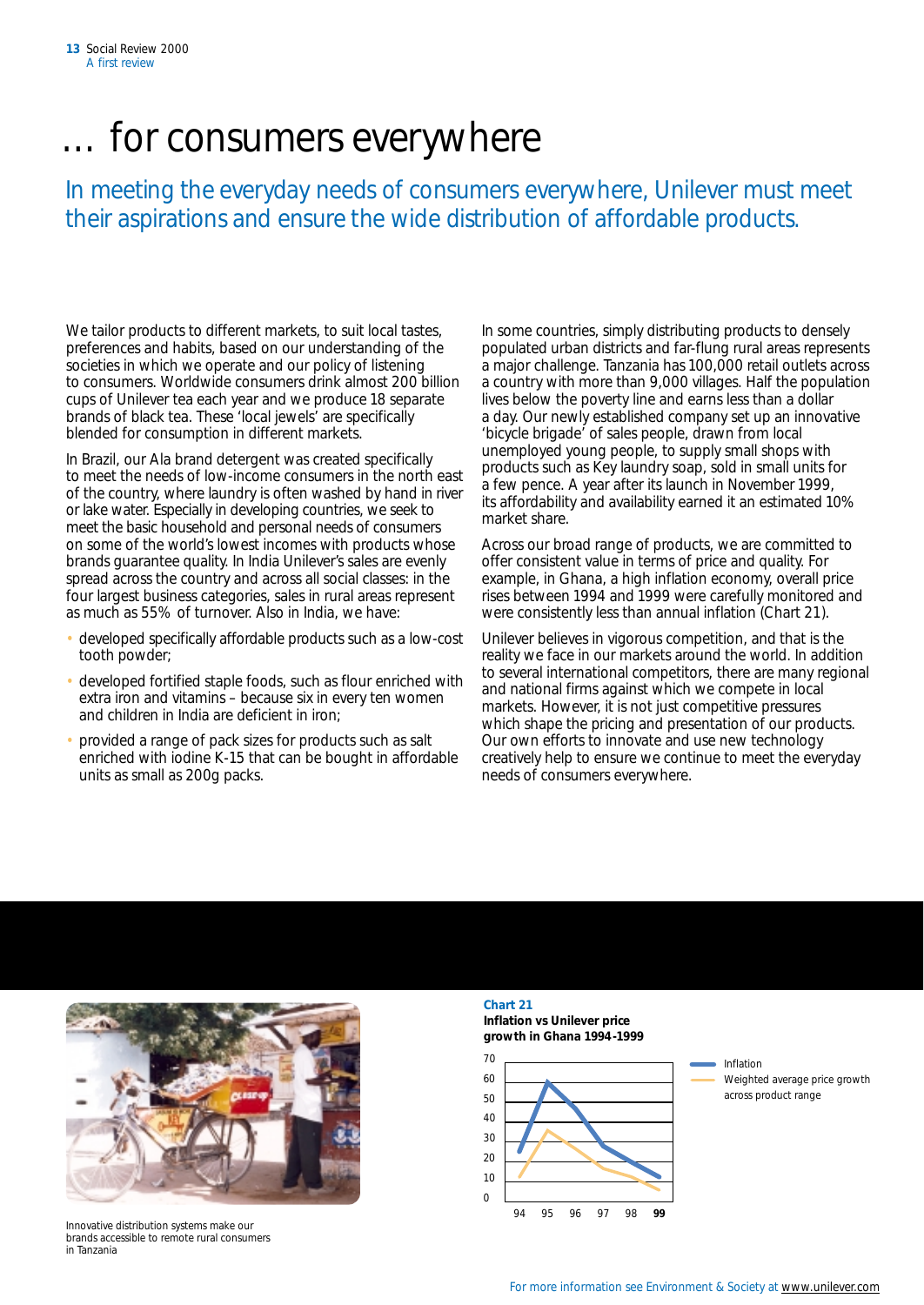### Committed to quality and safety

Unilever's commitment to the human and environmental safety of all our products is total, from manufacture, through use, to eventual disposal.

For more than 30 years formal internal clearance has been required before any new product can be placed on the market by a Unilever company anywhere in the world. For today's consumer, concerned about the integrity of the food chain, this assurance is vital. Our Safety and Environment Assurance Centre plays a central role in assuring human and environmental safety, ensuring decisions are made regardless of commercial considerations.

A major and continuous research programme underpins this clearance process. In 1999, Unilever invested €420 (\$450) million in fundamental research, of which nearly 90% was spent at our research laboratories in the Netherlands, UK, US, India and China and the remainder with external research institutes, including a number of universities.

As part of our research commitment to health, safety and the environment, some animal testing remains necessary for now. However, we are pledged to eliminate this as quickly as possible and are spending more than  $\epsilon$ 1.5 (\$1.6) million a year to have suitable alternatives accepted. Before any animal testing is carried out, senior management is required to certify that there is no other way of proceeding. We do not test finished cosmetic products unless demanded by the regulatory authorities in the few countries where this is law, and we are working in partnership with others to change these laws.

Securing the safety and quality of product ingredients from our suppliers is a vital task that requires very close working relationships to achieve the exacting and consistent standards promised by our brands. It is an area of continuous development.

We also strive to ensure product quality and safety in our distribution chains, and work to achieve full traceability in the unlikely event of needing to recall a product. In developed countries, our major customers are mainly large sophisticated retailers. In such countries we are able to achieve close to 100% traceability.

Although this level of traceability is not yet possible in developing and emerging markets, we are continually working to improve our performance. In India, where we supply more than 480,000 retailers, we have achieved around 80% traceability of major brands to retailers.

#### *Jinghua jasmine tea*

In August 1999, Unilever bought the Beijing Tea Company and with it the *Jinghua* brand of jasmine tea. During the purchase, we identified that 80% of the tea samples received by the company were unusable due to pesticide residues higher than the safe levels permitted by the Chinese government. So after acquisition we:

- identified bulk suppliers who could meet the national standard;
- offered them a premium price for a quality product which they in turn passed on to the tea growers;
- provided technical assistance on reducing pesticides and detecting residues.

These improvements meant that by the end of 1999, 80% of samples received met the standard, rising to 95% by mid 2000.



*Jinghua* tea factory, China **New biosciences** laboratory, UK Attention to quality and safety is inherent in the development and production of our brands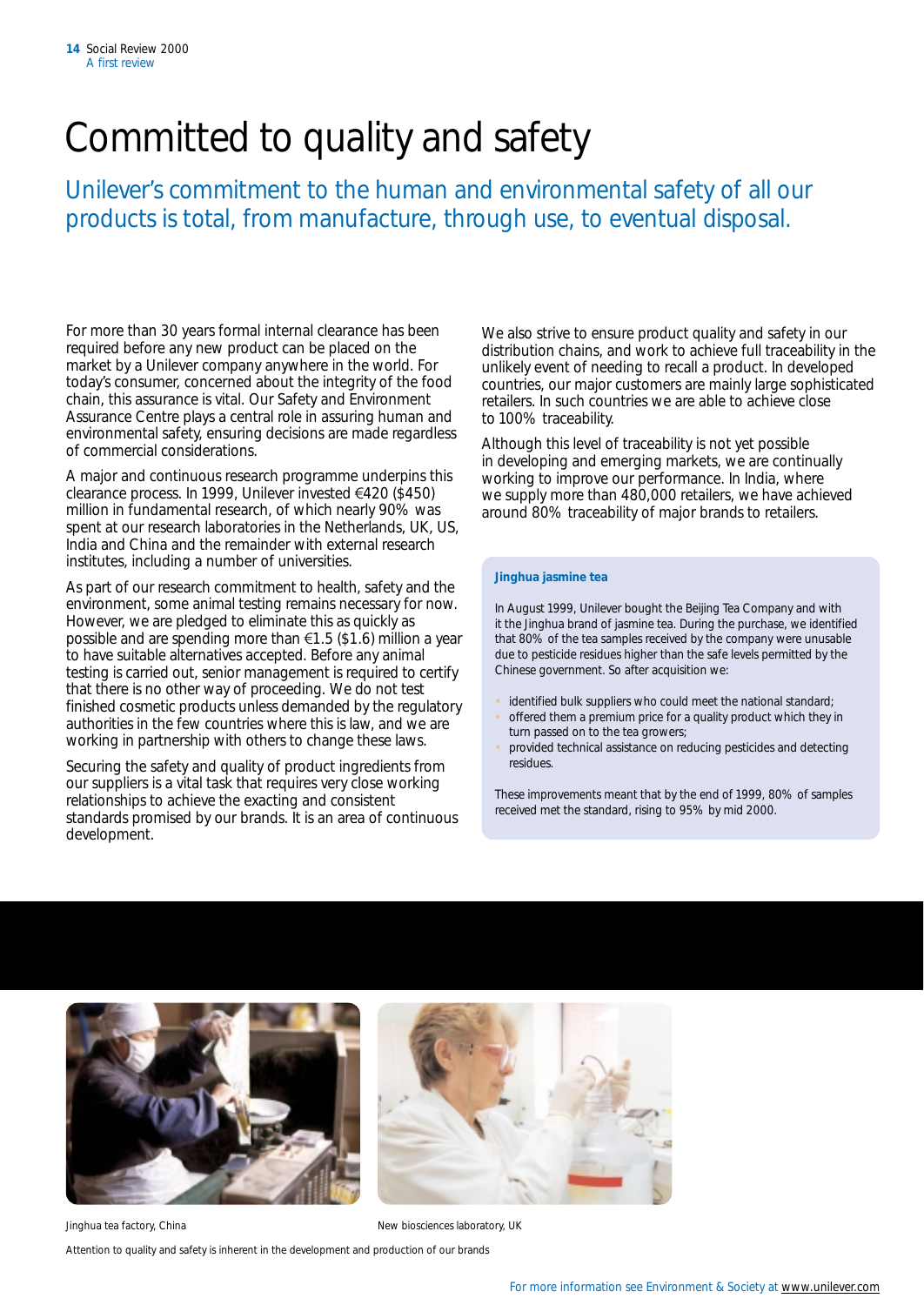### Responsible promotion

As one of the world's leading advertisers, Unilever aims to be 'legal, decent and honest' in its brand communication. We support initiatives to enhance best practice standards of self-regulation and ensure social sensitivity in diverse cultural contexts.

Unilever has more than 100 years' experience in brand communication. Lever Brothers' founder William Hesketh Lever made his name by taking anonymous bulk soap and transforming it into *Sunlight* soap through lively brand name advertising, colourful packaging and novel promotions – all highly innovative in the 19th century. Today we continue to invest significant expenditure in marketing when measured as a percentage of our worldwide turnover (Chart 22). In many countries we are the largest single corporate spender on brand advertising.

Consumers encounter our brand communication in many areas of their daily lives, whether on television, radio and the internet, via print, posters and direct mail, or through sponsorship and public relations. Television is still the primary medium for brand advertising, but print also forms a crucial part of many communications strategies. In the developed world, the internet is growing rapidly as a medium and increasingly marketing campaigns integrate all these communications channels and disciplines.

Unilever is committed to social responsibility in advertising and promotions. In short, all our brand communications aim to be 'legal, decent and honest'. Where possible Unilever companies around the world support initiatives in the self-regulation of advertising practices, developing robust mechanisms to set standards, judge complaints fairly, publish findings openly and require errors to be corrected.

For example, Advertising Standards Canada is the industry body committed to creating and maintaining community confidence in advertising. Unilever Canada is a member company and seeks to abide by its code. This body receives complaints, reviews adverts and publishes its verdicts. Like similar bodies in many countries in Europe and North America, its aim is to address issues such as accuracy, tastefulness and appropriate presentation of gender and ethnicity. In 1999, Advertising Standards Canada received a total of 1,075 complaints. Of these, fewer than 30 concerned Unilever brands and none was judged to have contravened the code in any way.

Industry associations also work to recognise high standards in advertising. Unilever Canada has been recognised in this way. It has received several advertising awards for creativity and effectiveness for such brands as *Dove*, *Becel* margarine and *Sunlight* laundry detergent. It is also actively trying to reflect the country's ethnic identity, to be close to its consumers and cultural base and to present positive images in its advertising.

In developing countries such as Ghana, systems of selfregulation are just being established. We have taken a lead in establishing the Ghana Advertisers Board, where in 1999 a senior Unilever executive served as its vice-president. Unilever Ghana has sought to use best practice from Europe and other parts of Africa to shape its approach to advertising. Likewise, in Brazil and India, a system of advertising self-regulation has been developed with the active participation of the local Unilever company.



W H Lever led the way in creative brand advertising



*Becel* margarine, 1999 winner of Canada's CASSIE Gold award for advertising

### **Chart 22**

**Advertising and promotions as % of turnover** 

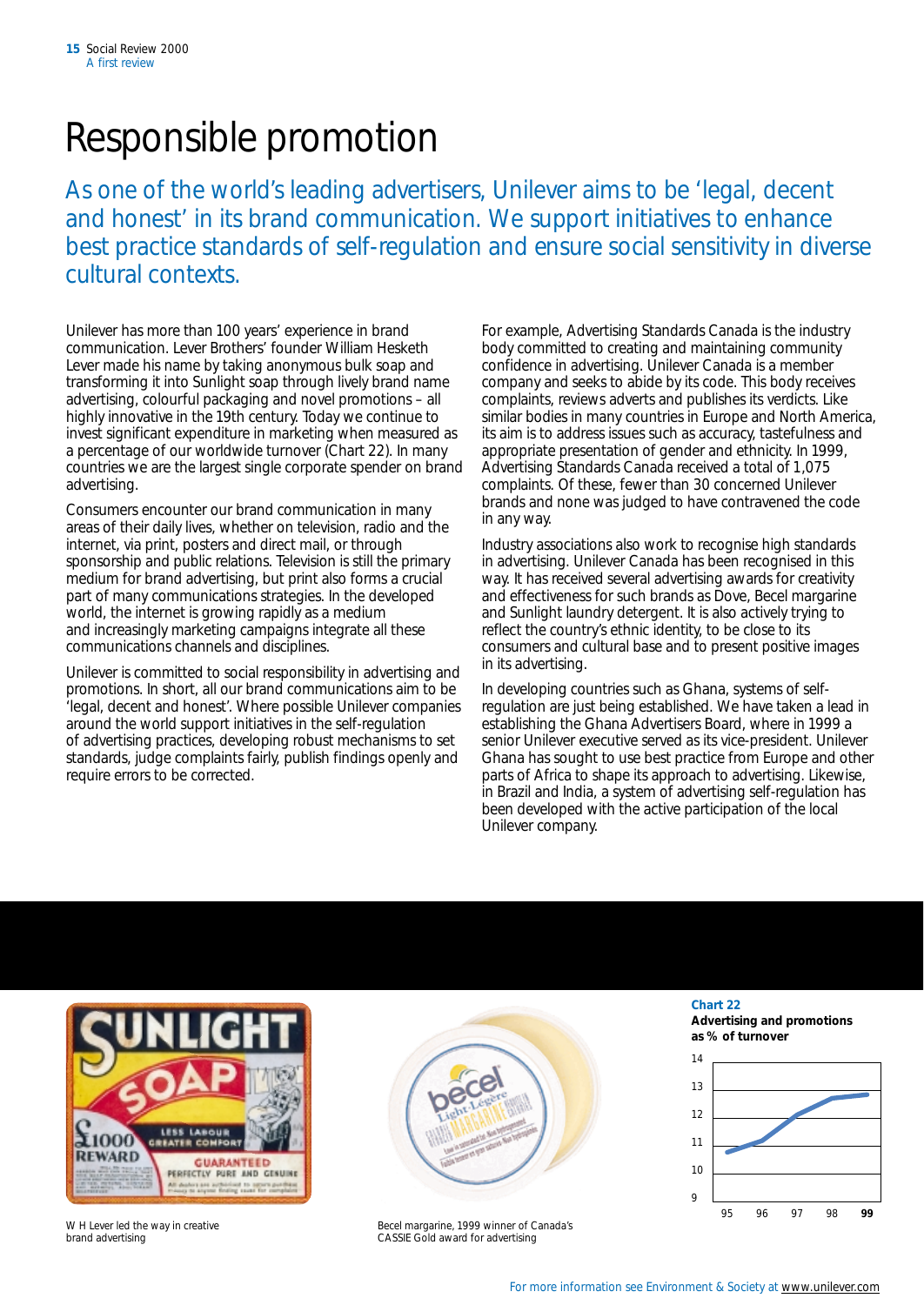## Working towards a sustainable future …

If we are to continue meeting our consumers' needs, Unilever's actions must be aligned with the principles of sustainable development: ensuring we meet the needs of today without jeopardising the ability of future generations to meet their own needs.

In Unilever, sustainability is not an abstract global issue but a current pressing concern. Our starting point is to improve the environmental impact of our own operations, through ecoefficiency in manufacturing. This is reported in detail at the [Environment](http://www.unilever.com/en/en.html) section at www.unilever.com. One example of reducing environmental impact in manufacturing is at Unilever Ghana, which is the first company in the growing industrial centre of Tema to take the initiative in building an effluent treatment plant. This has been referred to by the government as a model for other industries in Ghana to emulate.

The scope of sustainability takes us further than [eco-efficiency.](http://www.unilever.com/en/ta_ec.html) For example, agricultural crops account for more than two thirds of our raw materials. Unilever is a major buyer on world markets of agricultural goods for processing. In line with the overall environmental impact of our business, we have focused on three sustainability initiatives in the areas of agriculture, fish and water.

In [agriculture,](http://www.unilever.com/en/ta_cgr/sa.html) we are conducting pilot projects to test best practice guidelines in nine countries on five of our key crops: palm oil, tomatoes, peas, spinach and tea. In the UK, for example, we now have a partnership with pea growers on 20 farms to develop these guidelines, so that they can be of wider application. Our long-term aim is to develop market mechanisms that allow customers and consumers to influence the sourcing of agricultural raw materials through their buying habits.

Our second major initiative is sustainable fisheries. A key part of this initiative has been the establishment of the [Marine](http://www.msc.org/)  [Stewardship Council](http://www.msc.org/) (MSC), which Unilever worked with the

World Wide Fund for Nature to create in 1996. As one of the world's leading users of fish, we have a clear commercial interest in preserving fish stocks. Our [commitment](http://www.unilever.com/en/ta_cgr/sf.html) is to progress towards sourcing all supplies from sustainable fisheries by 2005.

The third major initiative concerns the more sustainable use of [water.](http://www.unilever.com/en/ta_cgr/sw.html) It is essential in agriculture and in the manufacture and consumption of Unilever products. Detailed work with external partners runs alongside internal actions such as increasing water recycling in our factories from 40% to 70% over the last five years. Our support for more than 20 water stewardship projects is led by our global support for the [Living](http://www.livinglakes.org)  [Lakes](http://www.livinglakes.org) programme. For example PAGER (potable water supply to rural populations) in Morocco is sponsoring a governmentrun programme to build wells in rural areas, reaching 30,000 villages over eight years. Our scientific work with Rhodes University in South Africa will give support to our work on water imprint studies.

Unilever's commitment to sustainability was again recognised in 2000 with our inclusion as an industry group leader in the foods products sector of the Dow Jones [Sustainability Group](http://www.sustainability-index.com/)  [Indexes,](http://www.sustainability-index.com/) which track the performance of the top 10% of the leading sustainability-driven companies in the Dow Jones Global Index of 2,000 firms. The Dow Jones report states that 'Unilever not only focuses on its own production but extends its environmental perspective to the whole life cycle of its products. Unilever has well-defined corporate social responsibility standards and gives high importance to individual development programmes'.



Unilever Ghana's Tema effluent treatment plant, setting standards in Ghana



For the second year running, Unilever has achieved industry group leadership in the Dow Jones Sustainability Group Indexes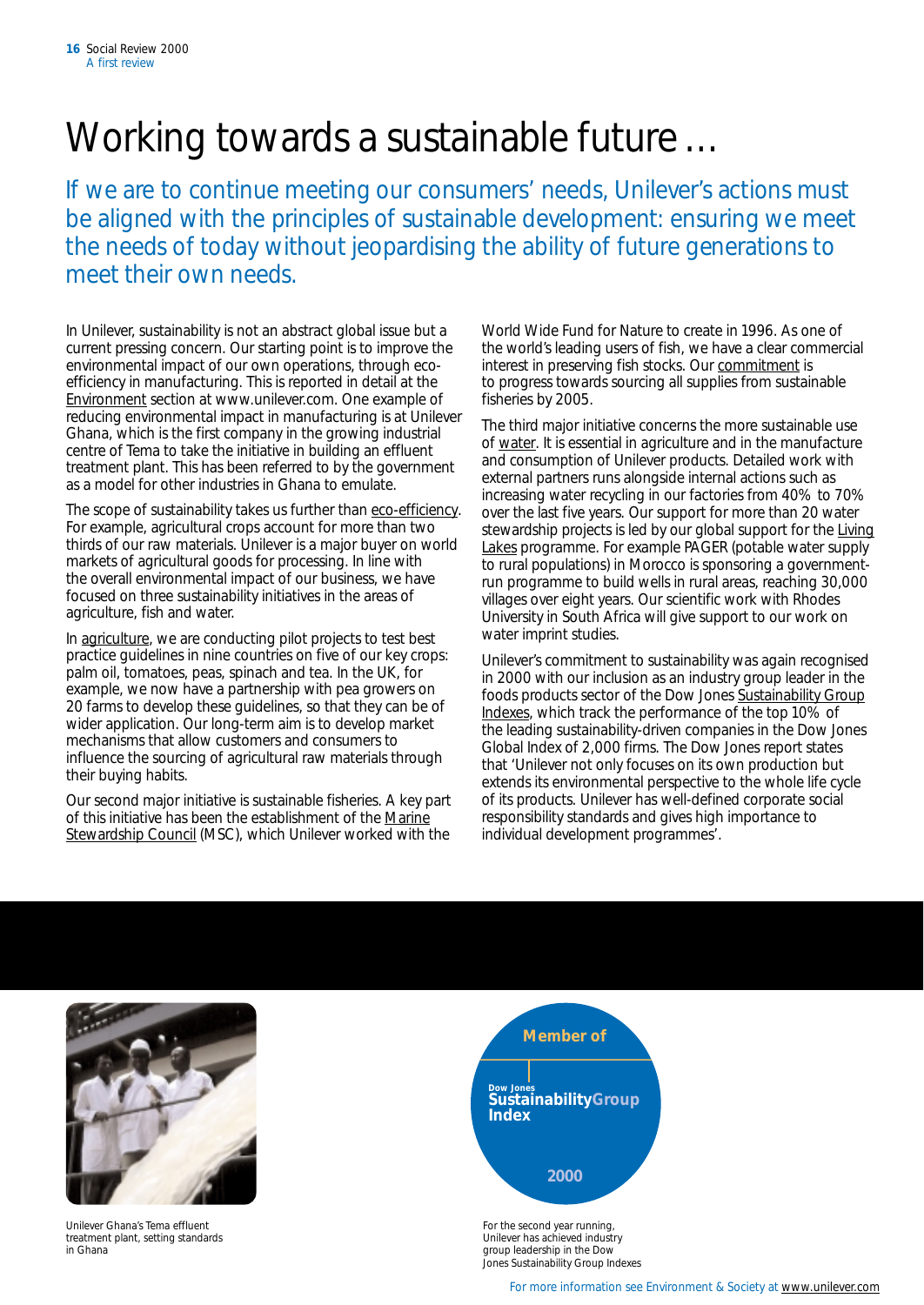## and engaging with environmental concerns

As part of its commitment to sustainability, Unilever is working with industry bodies, government agencies, business partners and other concerned organisations, to promote environmental care, increase knowledge and disseminate good practice.

Our consumers trust us to supply them with high quality goods that are produced and can be consumed in an environmentally and socially responsible way. Unilever companies throughout the world have continuously raised their environmental performance by reducing their overall impact. We are also playing our part in the global debate about sustainability, because we want to share our experience and learn from others.

Unilever played a major role in the preparations for the Second World Water Forum in The Hague held in March 2000. The Forum involved more than 3,500 participants from the public and private sectors as well as politicians and scientists. The international business panel was led by Unilever. The panel conclusions included raising public awareness about water, sharing technology in ways that can be readily adopted by local communities and building partnerships where everyone can enjoy sustainable access to water.

Another issue of current concern in some markets is the use of genetically modified organisms (GMOs) and we have engaged in this debate with a broad range of public interest groups. Our full corporate policy is set out at the [Environment](http://www.unilever.com/en/uo_rgi/gmo.html)  section of www.unilever.com.

Unilever companies are free to include such ingredients where they are shown to be safe, are approved by regulatory authorities and are wanted by consumers. Where identifiable ingredients derived from or containing GMOs are included in food products, we label products in an informative and fair way. We continue to work with relevant authorities and others from our industry to ensure this is the case. The guiding principle is our commitment to serve our consumers.

To bring a consumer perspective to the public debate, in 1996 Unilever in the UK funded an independent, in-depth study of attitudes to GMOs by Lancaster University. The research was stimulated by a partnership between the Green Alliance and other non-governmental organisations.

Our commitment to engage in the debate about sustainability extends to getting involved with many environmental initiatives at the local, national and global levels. We also work with employees, in local communities and through national initiatives.

In Canada, for example, employees are informed about the causes and dangers of urban smog and encouraged to leave their cars at home. A car-sharing programme at Unilever Research in Port Sunlight, UK, was part of the strategy to achieve ISO 14001 certification. In countries such as Brazil, India, Ghana and Turkey, elements of environmental and safety management in the home and in the community are integrated into employee training programmes, and ways to take action are highlighted.

In [Valinhos,](http://www.unilever.com/en/ui_cs/co.html) Brazil, the Unilever factory has already markedly reduced its own environmental footprint. Now it is working with the mayor's office and other businesses to improve environmental performance by public and private sector organisations in the town.

In India, around 80% of our 109 sites are involved in improving their local environment through tree planting and other means. Some are engaged in very substantial integrated rural development programmes that include environmental issues alongside the needs of women and community education. At [Khamgaon,](http://www.unilever.com/en/ui_cs/hll.html) where one of our large soap factories is located in a very dry area, employees are leading a major soil regeneration and watershed conservation programme.

In the Netherlands, Unilever is the main sponsor of a new [Oceanium](http://www.unilever.com/Search/show.asp?articleid=1890) in Rotterdam, a national and European resource for public education about sustainable maritime ecosystems.





Khamgaon soil regeneration programme, India The Netherlands' Oceanium, raising public awareness of the need for sustainable seas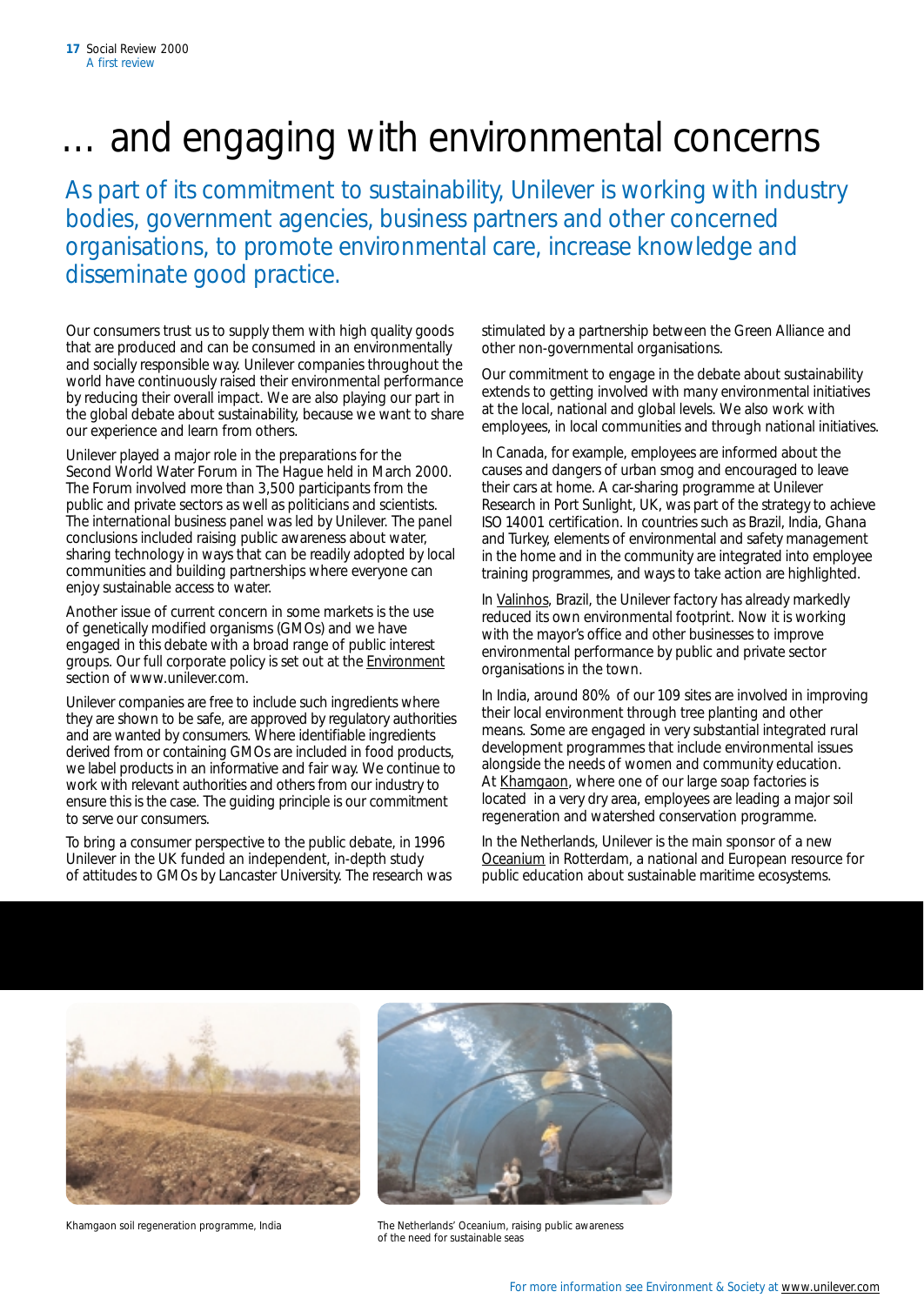## Investing in communities

As an integral part of society, Unilever always strives to be a trusted corporate citizen, fulfilling our responsibilities to the communities in which we operate.

Worldwide in 1999, Unilever companies invested around  $\epsilon$ 40 (\$42) million in [community involvement.](http://www.unilever.com/so/co.html) In addition, more than  $\epsilon$ 4 (\$5) million was contributed to disaster relief projects in countries as far apart as Turkey, Taiwan and Colombia. This total equates to around 1% of pre-tax profits, on a par with best practice among leading international companies. It takes the form of charitable gifts, strategic contributions to social investment projects and commercial initiatives in the community such as cause-related marketing (Chart 23). We are committed to working directly and in partnership with public authorities and a range of not-for-profit organisations to address important social, economic and environmental challenges.

In keeping with our multi-local multinational approach, local Unilever companies invest in key issues of long-term importance to society, for example to further sustainable and economic development or to raise standards of education and health (Chart 24). We are now seeking to develop stronger global themes in our community contributions to maximise their impact.

In the Philippines, we are working in a multi-sector partnership to rehabilitate Manila's polluted [Pasig River,](http://www.unilever.com/en/ui_cs/cp.html) while Unilever China's *Clean Water and Green Mountains* initiative includes planting half a million trees. In Greece our foods factory recycles its hot water to heat a local school complex. In Ghana, the Unilever [Foundation](http://www.unilever.com/so/cs/gh.html) for Education and Development provides educational funding and supports research, social and enterprise development projects and

contributes to effective rural health delivery. In London's inner city borough of [Tower Hamlets,](http://www.unilever.com/so/cs/th.html) seven schools have joined in a partnership with Unilever aimed at supporting and motivating staff and pupils to help raise educational standards.

Our brands also undertake commercial initiatives, such as cause-related marketing, to bring benefits both to the brand and our partner organisations. In Cote d'Ivoire our *Belivoir*  soap brand runs a programme of visits and competitions to promote personal and domestic hygiene among school children, while in Vietnam our *P/S* joint venture company works with the Ministry of Health to promote better dental care to children through free check-ups and education programmes.

To reinforce our brands' health messages we sponsor major community events, such as the *Becel* [Ride for Heart](http://www.toronto.com/E/V/TORON/0050/16/24/1.html) in Canada and the *Flora* [London Marathon.](http://www.london-marathon.co.uk/) The *Flora* Marathon has over 30,000 entrants and is the world's biggest fundraising marathon. In 2000, 300 Unilever employees from Brazil, South Africa, Europe and the US competed, helping to raise the race's target of  $\in$ 36 (\$39) million for charity.

In supporting our communities, Unilever benefits too. Our employees enjoy and gain motivation from 'making a difference', develop new skills and stay connected with real social issues, while our brands become better known and increase their sales.



Reading partner schemes pair Unilever staff with pupils at London's Tower Hamlets schools

**Chart 23 Chart 24 by motivation by subject area** 



| Charitable gifts       | 36 |
|------------------------|----|
| Social investment      | 27 |
| Commercial initiatives |    |
|                        |    |

**1999 community spend 1999 community investment** 



|          |                           | %               |
|----------|---------------------------|-----------------|
|          | Arts/culture              | o               |
| Ω        | Economic development      | 8               |
|          | Environment               |                 |
|          | Community sport           | 12 <sup>°</sup> |
|          | Health                    | 13              |
|          | Education                 | 19              |
| 13<br>19 | Diverse local initiatives | 33              |
|          | 33<br>12                  |                 |